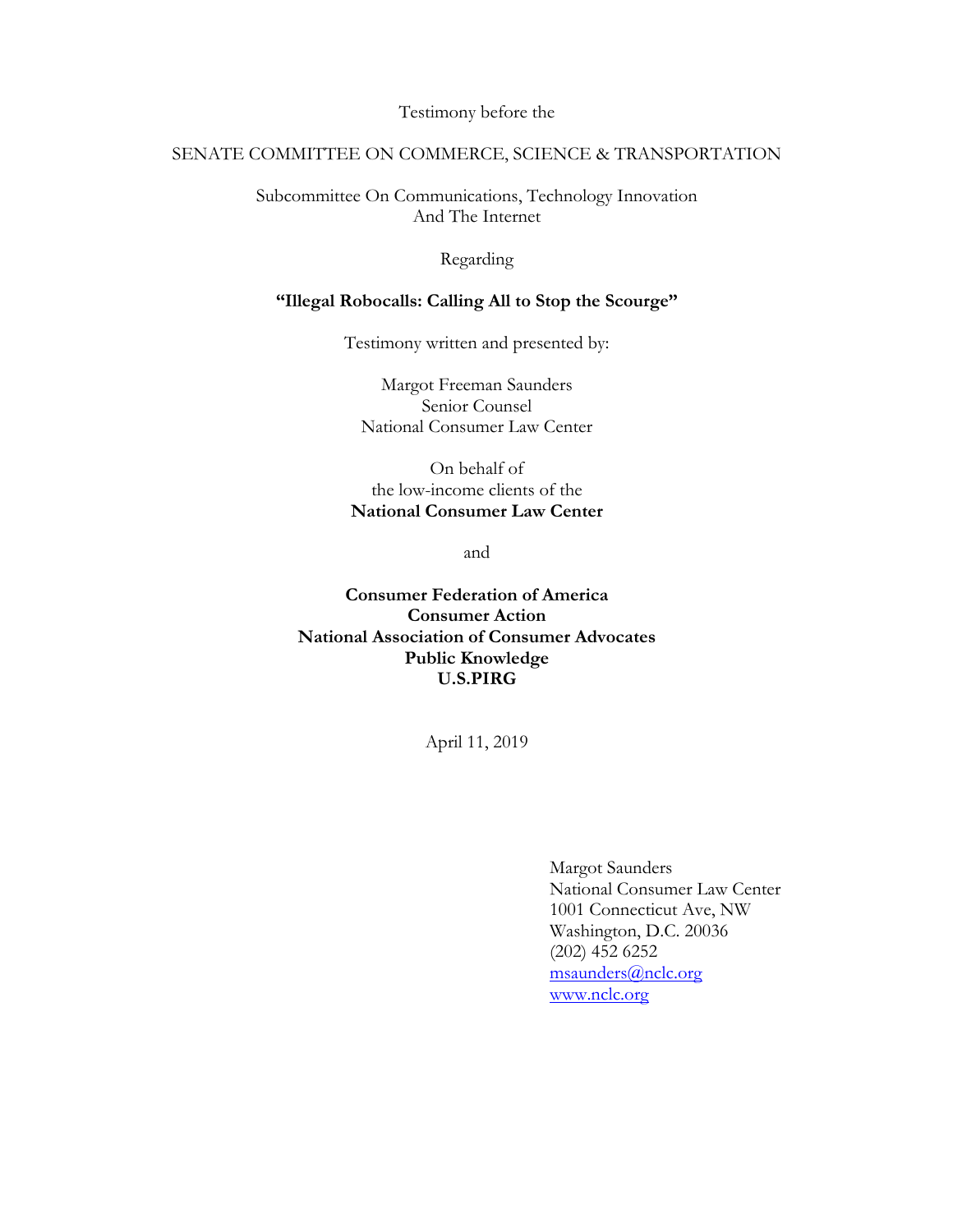### **Illegal Robocalls: Calling All to Stop the Scourge April 11, 2019**

Chairman Thune, Senator Schatz, and Members of the Committee, I appreciate the opportunity to testify today on the importance of maintaining the integrity of the Telephone Consumer Protection Act (TCPA) for consumers. I provide my testimony here today on behalf of the low-income clients of the **National Consumer Law Center (NCLC)**, and on behalf of **Consumer Action, Consumer Federation of America, National Association of Consumer Advocates, Public Knowledge, and U.S.PIRG.**

#### **I. Introduction**

Americans were subjected to *5.2 billion* robocalls last month--an increase by a phenomenal  $370\%$  just since December 2015.<sup>1</sup> This explosion of robocalls invades our privacy, distracts us, disrupts our lives, costs us money, and undermines the utility of the American telephony system.

The explosion of robocalls is not just a problem of calls that are overt scams, such as calls made by criminals to steal identities or defraud people into making payments to avoid spurious threats. Major American corporations, many of which are household names, are a large part of the cause of the proliferation of robocalls that plague Americans every day. These corporations are the defendants in actions in the federal courts in most every state, and more tellingly, they are generally the leaders in the effort currently waging in the halls of the Federal Communications Commission (FCC) to weaken critical interpretations of the Telephone Consumer Protection Act (TCPA).<sup>2</sup> These callers are claiming to be the victims of a TCPA crisis—but it is a crisis of their own creation. The primary purpose of this testimony is to illustrate this, and ask this Congress to protect consumers, not robocallers.

The TCPA is straightforward and clear. It does not prohibit all robocalls. The law and the TCPA regulations that implement it simply require two main things with respect to robocalls and robotexts. First, a call or text can be made to a cell phone using an automatic telephone dialing system (ATDS) or a prerecorded voice only with the prior express consent of the person called, and the consent must be in writing if it is a telemarketing call. Second, prior express written consent is also required for any prerecorded telemarketing call to a residential line. (There are exceptions for

 <sup>1</sup> *See* YouMail Robocall Index, *available at* https://robocallindex.com/ (last accessed Apr. 4, 2019). <sup>2</sup> 47 U.S.C. § 227.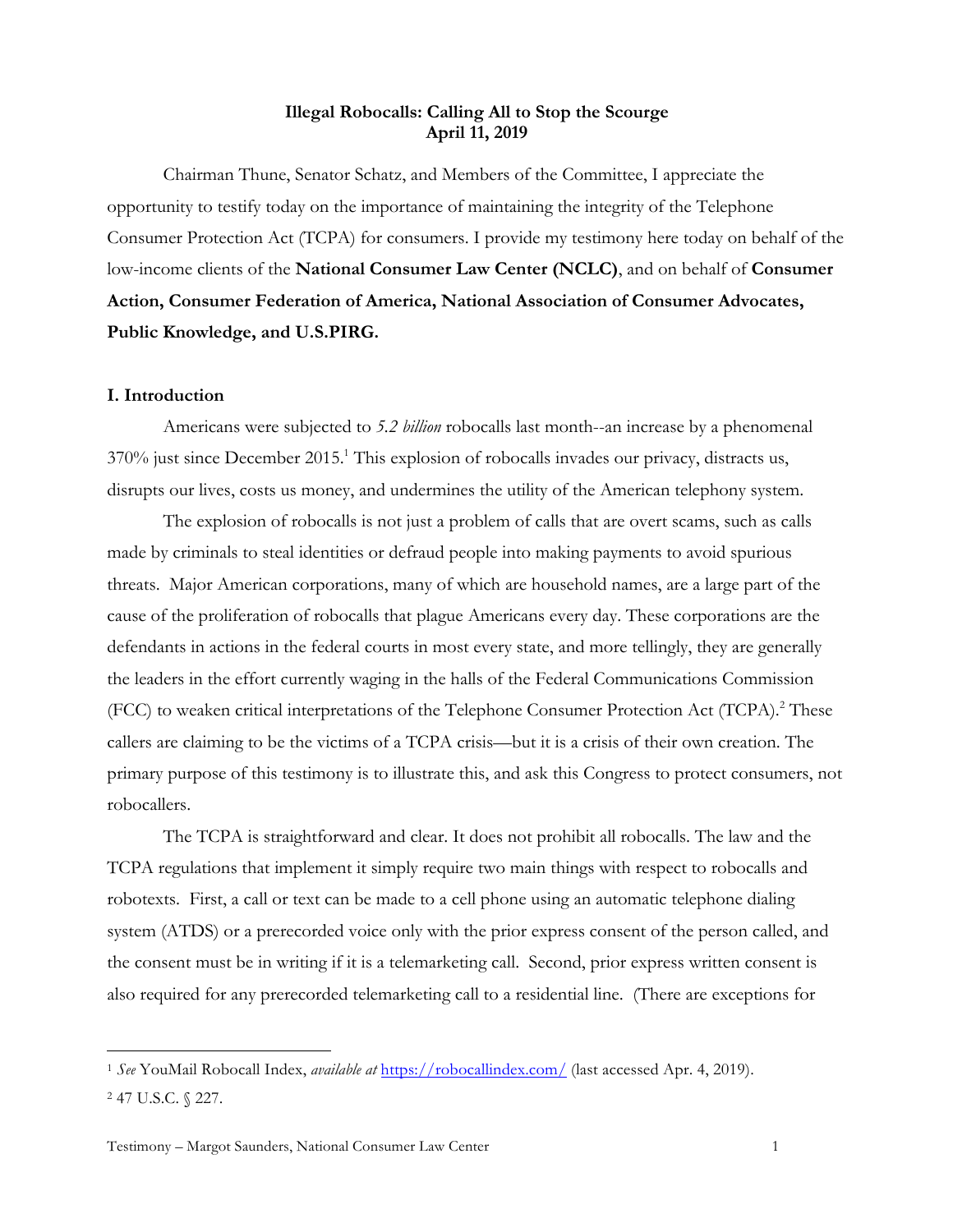calls relating to an emergency or to collection of a debt owed to the United States.) The elegance of this construct is that it gives us—the people *being* called-- control over our own phones.

The current problem is not with the TCPA. (It is not out-of-date as some claim.) The problem is that the callers want to make the robocalls without worrying about having that consent. And they do not want to stop calling when consumers say "stop."

In this testimony I will first address the fact that it is major American corporations that are responsible for most of the robocalls we all deplore, and discuss why the number of calls is escalating so alarmingly. I will then discuss several particular problems in enforcing the TCPA, with recommendations for what Congress and the Federal Communications Commission (FCC) should do to resolve them.

#### **II. Major American Corporations Are Responsible for the Majority of Robocalls.**

The majority of robocalls are made by, or at the behest of, **major American corporations**. Large, respected national corporations with whom many of us do business every day are responsible for hundreds of millions of telemarketing robocalls every month. The creditors with whom we all do business regularly make an equivalent number of unwanted robocalls to collect debts. The majority of robocalls made every day to our home phones and our cell phones are not overt scam calls, but calls made by so-called "legitimate businesses."<sup>3</sup>

Major American corporations make directly—or are responsible for—a vast number of intrusive, annoying, repeated telemarketing calls to our landlines and cell phones--selling car insurance,<sup>4</sup> health insurance,<sup>5</sup> car warranties,<sup>6</sup> home security systems,<sup>7</sup> resort vacations,<sup>8</sup> and more. Some of these calls push products and services that are shoddy, overpriced, or of dubious value, and

 <sup>3</sup> Averaging the monthly totals for the different types of calls on YouMail's Robocall Index indicates that according to their analysis, 37% of robocalls are scams. The rest of the calls are 23% debt collection calls (including payment reminders), 18% telemarketing, and 22% alerts and reminders.

<sup>4</sup> *See* Smith v. State Farm Mut. Auto. Ins. Co., 30 F. Supp. 3d 765 (N.D. Ill. 2014).

<sup>5</sup> *See* Sullivan v. All Web Leads, Inc., 2017 WL 2378079 (N.D. Ill. June 1, 2017). *See also* Northrup v. Innovative Health Ins. Partners, L.L.C., 329 F.R.D. 443 (M.D. Fla. 2019) (text messages).

<sup>6</sup> *See* Mey v. Enterprise Fin. Group, Case No. 2:15-cv-00463 (M.D. Fla. filed Aug. 3, 2015).

<sup>7</sup> *See In re* Monitronics Int'l Inc., Telephone Consumer Prot. Act. Litig., Case No. 1:13-md-02493 (N.D. W. Va. filed Feb. 28, 2014 ). *See also* Braver v. Northstar Alarm Servs., L.L.C., 329 F.R.D. 320 (W.D. Okla. 2018) (regarding 75 million prerecorded voice calls to sell home security systems).

<sup>8</sup> *See* Glasser v. Hilton Grand Vacations Co., L.L.C., 341 F. Supp. 3d 1305 (M.D. Fla. 2018), *appeal to 11th Circuit pending.*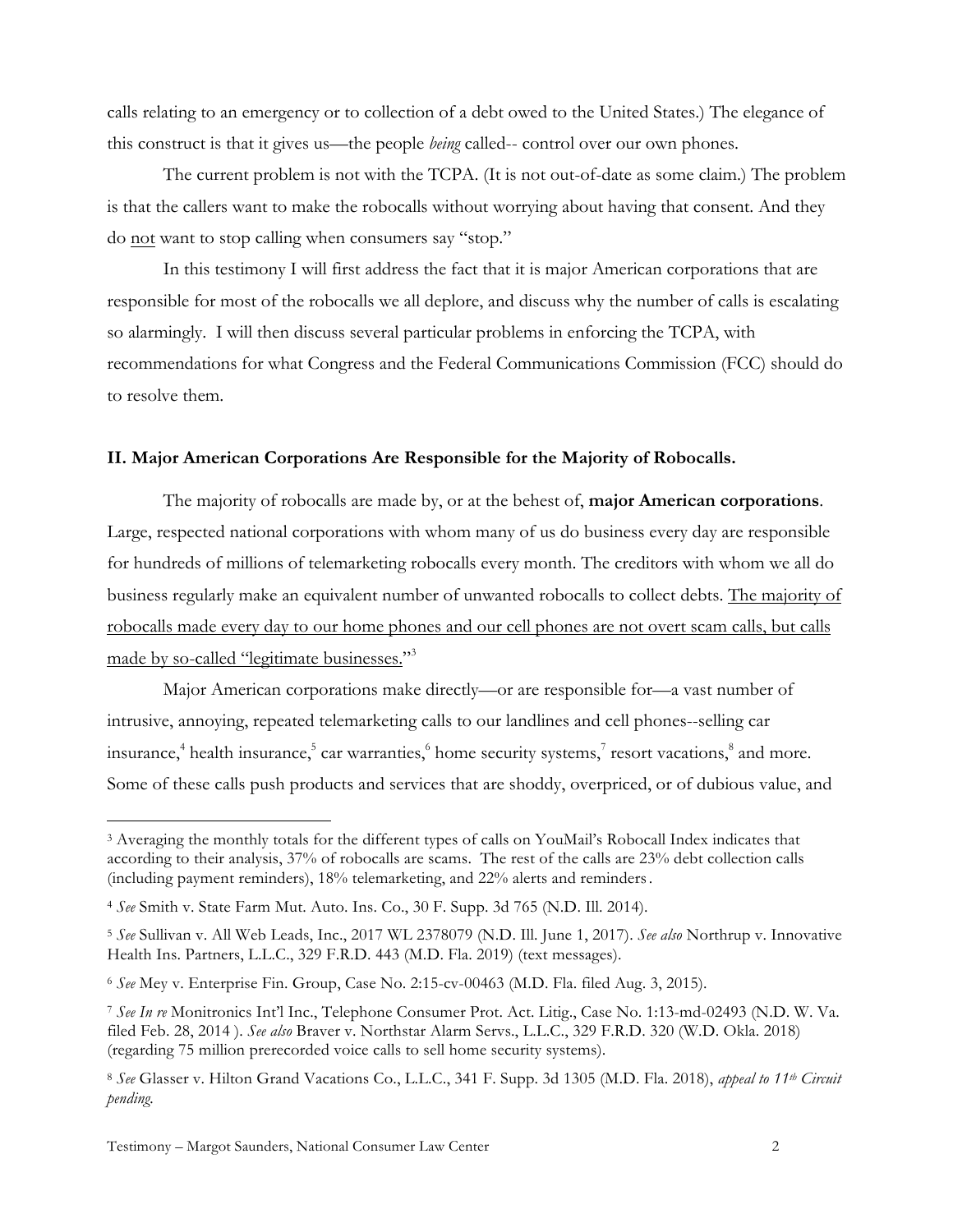some may push real bargains, but all of these calls annoy us, interrupt us, and invade our privacy. If the rate of telemarketing calls continues at the current pace, in 2019 there will be over \$11.2 billion telemarketing robocalls made in the United States.

There are dozens of cases against corporate defendants seeking redress for tens of millions of unwanted and illegal telemarketing robocalls. Just a few of these cases holding American corporations responsible for making hundreds of millions of telemarketing calls include:

- **Insurance:** *Smith v. State Farm Mut. Auto. Ins. Co.*<sup>9</sup> In this case, the court held State Farm liable for the TCPA violations of a lead-generator marketing company it had used to market its insurance products. Calls were made to over 80,000 consumers.
- **Home Security Systems:** *Mey v. Monitronics Int'l, Inc*. <sup>10</sup> The named-plaintiff had received over 19 calls from a broker calling to sell home security services, even though she had listed her telephone number on the national Do Not Call Registry. These telemarketing calls were made by lead generators on behalf of a Monitronic's dealer. Calls were made to more than 7.7 million phone numbers. Monitronics claimed that it was not responsible for these calls made by others to sell its services.
- **Cruises:** *McCurley v. Royal Seas Cruises, Inc*. <sup>11</sup> After the cruise line claimed it was not responsible for the calls made by lead generators, who referred interested consumers to Royal Seas after telemarketing calls, the court allowed the case to proceed as a class action challenging the legality of  $634$  million calls<sup>12</sup> to the cell phones of 2.1 class members<sup>13</sup> in violation of the TCPA.
- **Bank**: *Ott v. Mortgage Investors Corp. of Ohio, Inc.*<sup>14</sup> A mortgage lender robocalled over 3.5 million people to push them into refinancing their mortgages with loans guaranteed by the U.S. Department of Veterans Affairs.
- **Film Studio:** *Golan v. Veritas Entertainment, L.L.C*. <sup>15</sup> A film studio made over 3 million unsolicited calls as part of a six day telemarketing campaign to promote the film "Last Ounce of Courage."
- **National Cell Provider**: *Hageman v. AT&T Mobility L.L.C.*<sup>16</sup> A large telemarketing campaign conducted by AT&T that pushed its wireless service produced a class action settlement. Many of these calls were repeat calls to the same consumers: the plaintiff received over 53 automated, prerecorded calls on his cell phone in less than two years.

 <sup>9</sup> 30 F.Supp.3d 765 (N.D.Ill.2014).

<sup>10</sup> 959 F. Supp. 2d 927 (N.D. W. Va. 2013). *See also In re* Monitronics Int'l, Inc., Telephone Consumer Prot. Act. Litig., Case No. 1:13-md-02493 (N.D. W. Va. filed Aug. 31, 2017) (settlement agreement)

<sup>11</sup> 2019 WL 1383804 (S.D. Cal. Mar. 27, 2019).

<sup>12</sup> *Id.* at \*9.

<sup>13</sup> *Id*. at \*10.

<sup>14</sup> 65 F. Supp. 3d 1046 (D. Or. 2014).

<sup>15</sup> 2017 WL 2861671 (E.D. Mo. July 5, 2017).

<sup>16</sup> 2015 WL 9855925 (D. Mont. Feb. 11, 2015).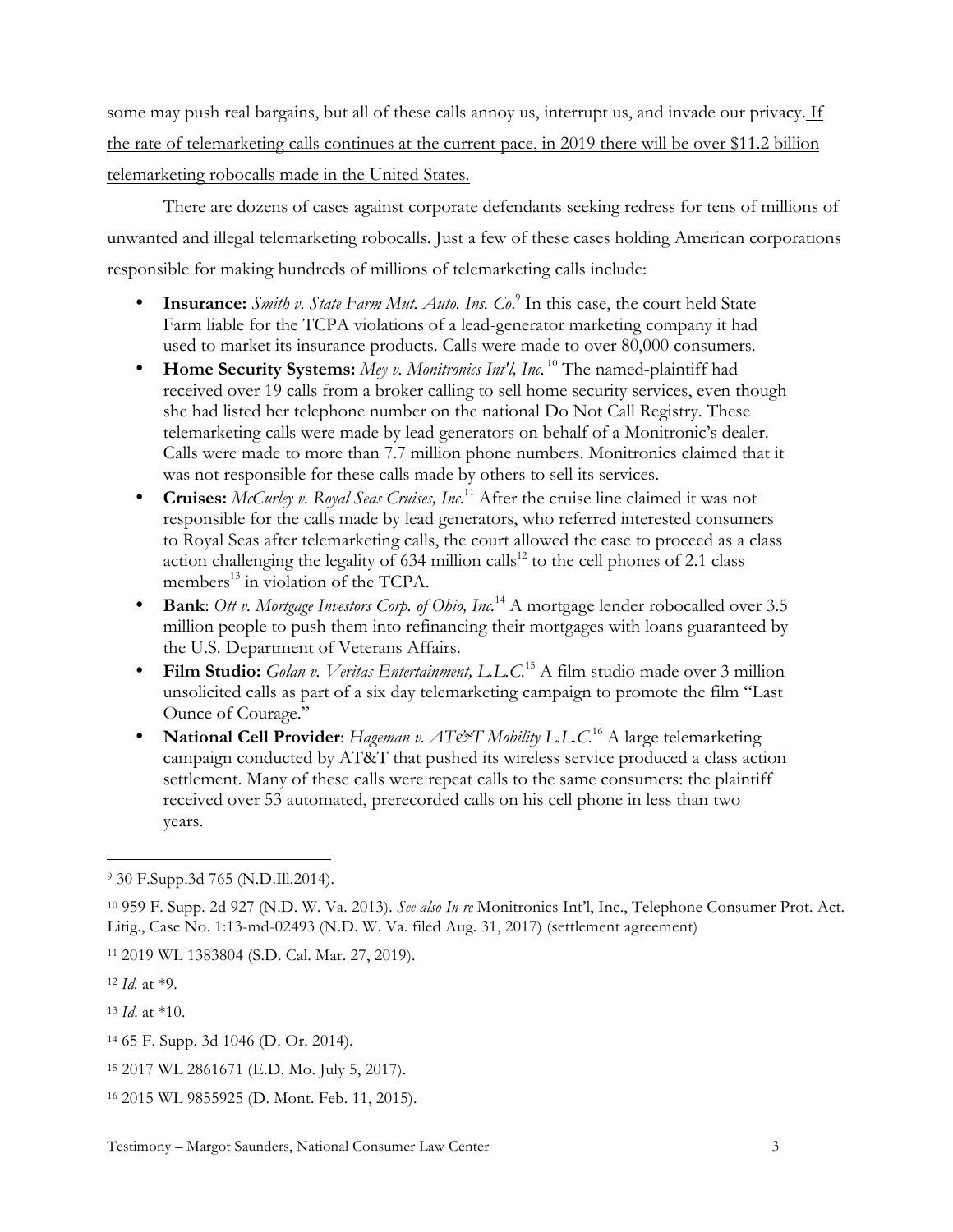• **Business Services Provider:** *Thomas v. Dun & Bradstreet Credibility Corp.*<sup>17</sup> Repeated telemarketing calls, even after requests to stop, to advertise business services to over 1 million individuals.

In addition to telemarketers, major American corporations make an enormous number of robocalls to **collect debts**. Many of these callers repeatedly and flagrantly violate the consumer protections of the TCPA, simply paying off consumers when they are sued, and then continuing their patterns of calling. Many debt collection calls are made to people who owe money but are behind on their payments, but many others are made to people who have nothing to do with the debts.

Below are just a few examples of problematic debt collector robocallers. These cases all involve hundreds—if not thousands—of calls, and all involve multiple calls after repeated requests from the consumer to stop calling.

- 1. *Robertson v. Navient Solutions.*<sup>18</sup> Shortly after Ms. Robertson acquired a Certified Nursing Assistant certificate, which she had funded with student loans, she experienced health problems, and also had to care for her dying father. She was unable to work, and applied for disability benefits. She received a forbearance on her federal student loans, but not for her private student loans. Ms. Robertson made payments when she was able. However, payments did not stop the calls. In total, Navient called Ms. Robertson a total of 667 times, and called 522 times after she told them to stop calling. Navient would call back the same day even when Ms. Robertson told the collection agent that she would not have any money to pay until the following month.
- 2. *Gold v. Ocwen Loan Servicing, L.L.C. <sup>19</sup>* The plaintiff consented to being contacted about his mortgage debt, and answered several collection calls, but then asked for the calls to stop. However, the servicer called his cell phone at least 1,281 times between April 2, 2011 and March 27, 2014, despite repeated requests to stop.
- 3. *Montegna v. Ocwen Loan Servicing, L.L.C*. <sup>20</sup> The servicer called the plaintiff on his cell phone at least 234 times, even after he requested that the calls stop.
- 4. *Todd v. Citibank*.<sup>21</sup> Some time in January 2016, the bank began calling the plaintiff's cell phone. The 350 calls were often made twice a day, even after repeated requests to stop calling.<sup>22</sup>
- 5. *Karl Critchlow v. Sterling Jewelers Inc*. (aka Jared).23 The complaint alleges that Jared robocalled Mr. Critchlow more than 300 times, several times a day and on back-to-back days, even after he begged for the calls to stop, saying he simply did not have the money to pay the debt. The case was settled with a confidentiality agreement.

 <sup>17</sup> Case No. 2:15-cv-03194 (C.D. Cal. filed Apr. 28, 2015).

<sup>18</sup> Robertson v. Navient Solutions, Inc., Case No.: 8:17-cv-01077-RAL-MAP (M.D. Fla. filed May 8, 2017).

<sup>19</sup> 2017 WL 6342575 (E.D. Mich. Dec. 12, 2017).

<sup>20</sup> 2017 WL 4680168 (S.D. Cal. Oct. 18, 2017).

<sup>21</sup> 2017 WL 1502796 (D.N.J. Apr. 26, 2017).

<sup>22</sup> *Id.* at \*8.

<sup>23</sup> Case No. 8:18-cv-00096 (M.D. Fla. filed Jan. 12, 2018).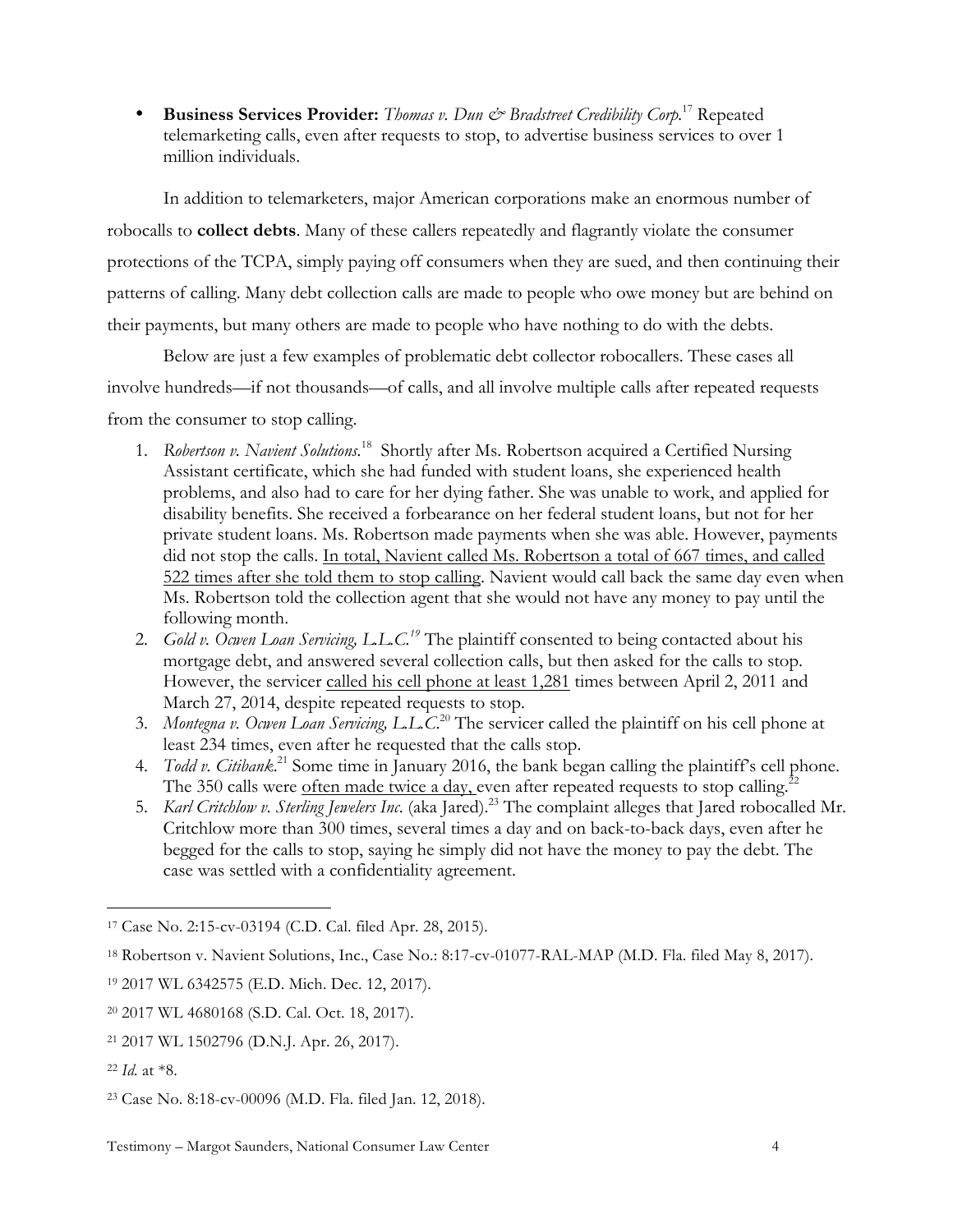There are hundreds of similar cases filed in courts around the nation every month. Most of these are settled, and in return for the settlement consumers are required to sign **confidentiality clauses**, which prohibit either them or their lawyers from disclosing the details of the settlements. These confidentiality settlements prevent reviewing courts from evaluating the repeated and persistent nature of the callers' behavior, and shields them from liability for systematic practices that violate the TCPA.

#### **III. Why Are the Calls Increasing**?

A significant reason for the escalation in robocalls is that many callers are anticipating a callerfriendly response to the many requests they have submitted to the FCC to *loosen* restrictions on robocalls. This is evidenced by the spike in calls that occurred right after last year's decision in March 2018 by the D.C. Circuit Court in *ACA International v. F.C.C.*<sup>24</sup> That decision set aside a 2015 FCC order on the question of what calling technology is included in the definition of an automatic telephone dialing system  $(ATDS)$ ,<sup>25</sup> and raised the specter that the term might be interpreted not to cover the autodialing systems that are currently used to deluge cell phones with unwanted calls.



**Increase in Robocalls December 2015 through March 2019**

 <sup>24</sup> 885 F.3d 687 (D.C. Cir. 2018)

<sup>25</sup> 47 U.S.C. § 227(a)(1).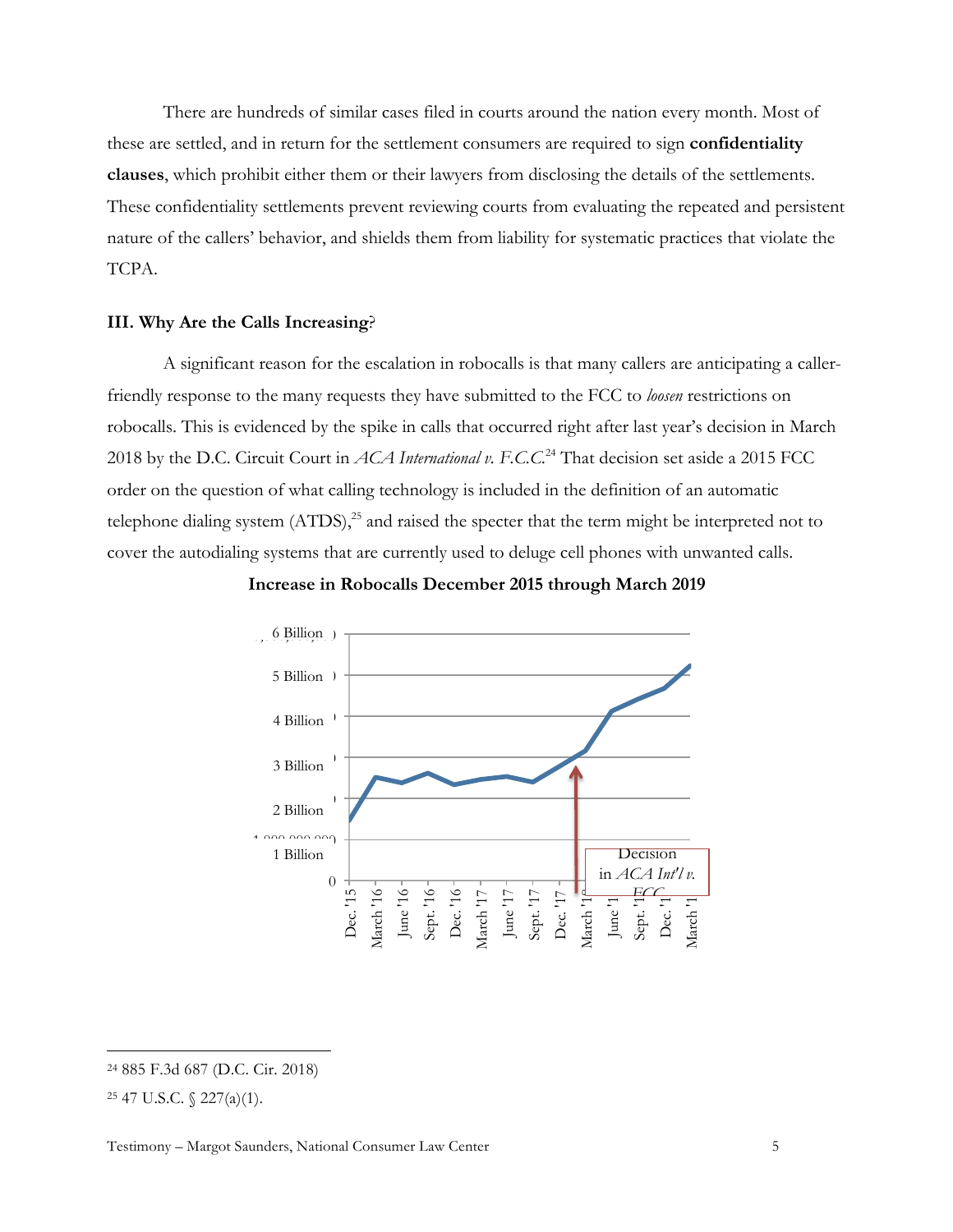The calling industry's response to this decision is perfectly illustrated by the request of the U.S. Chamber Institute for Legal Reform (U.S. Chamber),<sup>26</sup> joined by sixteen major national industries,<sup>27</sup> to the FCC to *loosen* restrictions on robocalls. **It is essential to understand, that if the request of the U.S. Chamber were to be granted, the scourge of robocalls will skyrocket.** 

Additionally, losing defendants in judicial actions typically seek redress from the FCC by asking for retroactive waivers for the liability they face after courts have found that they have made millions of robocalls without consent. And there are dozens of petitions currently pending at the FCC asking for special interpretations or exemptions, which seek to allow industries to ignore the basic rule of the TCPA that express consent must be provided before automated calls can be made to our cell phones. We ask you to encourage the FCC to hold the line and enforce the TCPA. Allowing waivers and exemptions undermines compliance, and leads to increased unwanted robocalls.

### **IV. What Should Be Done to Rein in Robocalls**?

To rein in robocalls, five steps are necessary:

- 1. We need to be able to identify who the caller is when calls come in to our phones.
- 2. The TCPA's broad scope must be upheld so that it applies to the unwanted automated calls Americans receive.
- 3. The rules must give us the ability to limit and control the calls to our phones.
- 4. Sellers must not be allowed to hide behind the third parties they hire.
- 5. The rules must be enforceable in a way that provides a) individuals harmed with the ability to obtain redress for their harms, and b) incentives to the callers to comply with the law.

## **A. Identifying Who Is Calling.**

To decide whether to answer the phone one must know who is calling. This requires that both the name displayed—if a name is displayed—and the phone number displayed be accurate.

 <sup>26</sup> *In re* Rules & Regulations Implementing the Telephone Consumer Protection Act of 1991, U.S. Chamber Institute for Legal Reform, Petition for Declaratory Ruling, CG Docket No. 02-278 (filed May 3, 2018), *available at* https://ecfsapi.fcc.gov/file/105112489220171/18050803-5.pdf.

<sup>27</sup> These industries include: ACA International, American Association of Healthcare Administrative Management, American Bankers Association, American Financial Services Association, Consumer Bankers Association, Consumer Mortgage Coalition, Credit Union National Association, Edison Electric Institute, Electronic Transactions Association, Financial Services Roundtable, Insights Association, Mortgage Bankers Association, National Association of Federally-Insured Credit Unions, National Association of Mutual Insurance Companies, RestaurantLaw Center, and Student Loan Servicing Alliance.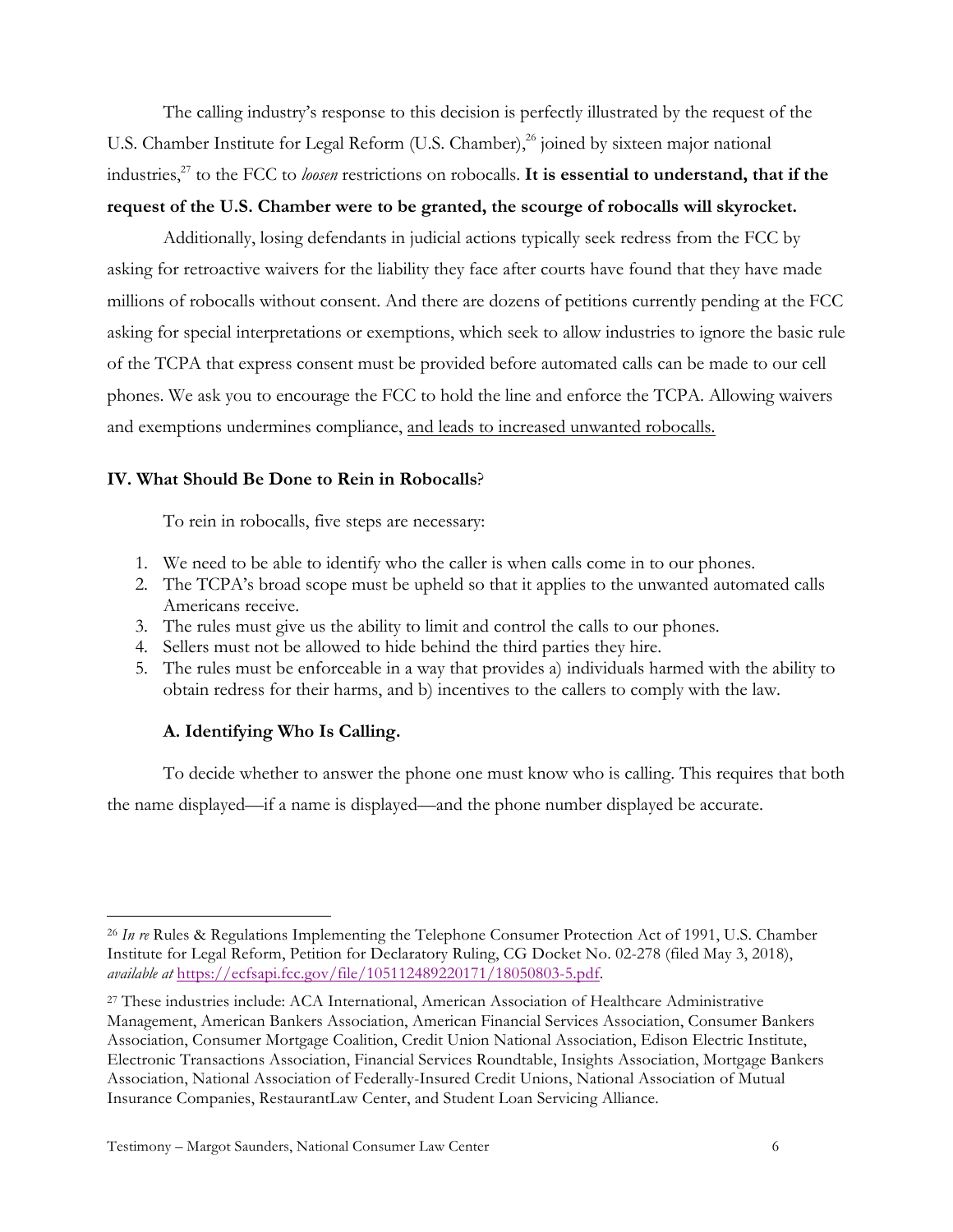There is a new technology, which the telecom industry has been developing, known as SHAKEN/STIR, for better verifying the accuracy of caller ID information.<sup>28</sup> And the TRACED  $Act<sub>1</sub><sup>29</sup>$  which your Committee approved last week, would expedite the implementation of this technology. NCLC joined with other consumer groups in strongly endorsing this legislation.

Even though this legislation takes an important and welcome step, it is important for us all to realize that the work will not be over, even as to rooting out spoofed calls. In its current form, as I understand it, SHAKEN/STIR would capture only phone numbers that can be reliably identified as not belonging to the caller. It will thus not catch situations in which a robocaller purchases actual numbers, perhaps in the thousands, from a legal source, and then uses those numbers to make calls that mask the robocaller's real identity. Nor is it apparent how it would, or could, capture calls originating from carriers overseas that have not implemented the technology.

Ultimately, if we can't actually identify who the real caller is, we don't have good information about whether to answer the phone.

The TCPA contains this provision:

(e) It shall be unlawful for any person within the United States, in connection with any telecommunications service or IP-enabled voice service, to cause any caller identification service to knowingly transmit misleading or inaccurate caller identification information with the intent to defraud, cause harm, or wrongfully obtain anything of value, unless such transmission is exempted pursuant to paragraph  $(3)(B).^{30}$ 

This provision makes caller ID spoofing illegal *only* if the spoofing is done with wrongful intent. This is a very difficult standard to prove. This provision does not prevent telemarketers and debt collectors from spoofing phone numbers.

#### **Recommendations:**

## 1) Congress should pass the TRACED Act, S. 151;

2) The TCPA should be amended specifically to prohibit the transmission of misleading or inaccurate caller ID information, except in limited circumstances necessary for law enforcement or the protection of the callers (but caller ID suppression should still be permissible); and

 <sup>28</sup> *See* Press Release, Federal Communications Commission, Chairman Pai Calls on Industry to Adopt Anti-Spoofing Protocols to Help Consumers Combat Scam Robocalls (Nov. 5, 2018), *available at* https://docs.fcc.gov/public/attachments/DOC-354933A1.pdf.

<sup>&</sup>lt;sup>29</sup> This bill, sponsored by U.S. Sens. John Thune (R-S.D.) and Ed Markey (D-Mass.), is the Telephone Robocall Abuse Criminal Enforcement and Deterrence (TRACED) Act, S. 151.

<sup>30</sup> 42 U.S.C. § 227(e)(1) (emphasis added).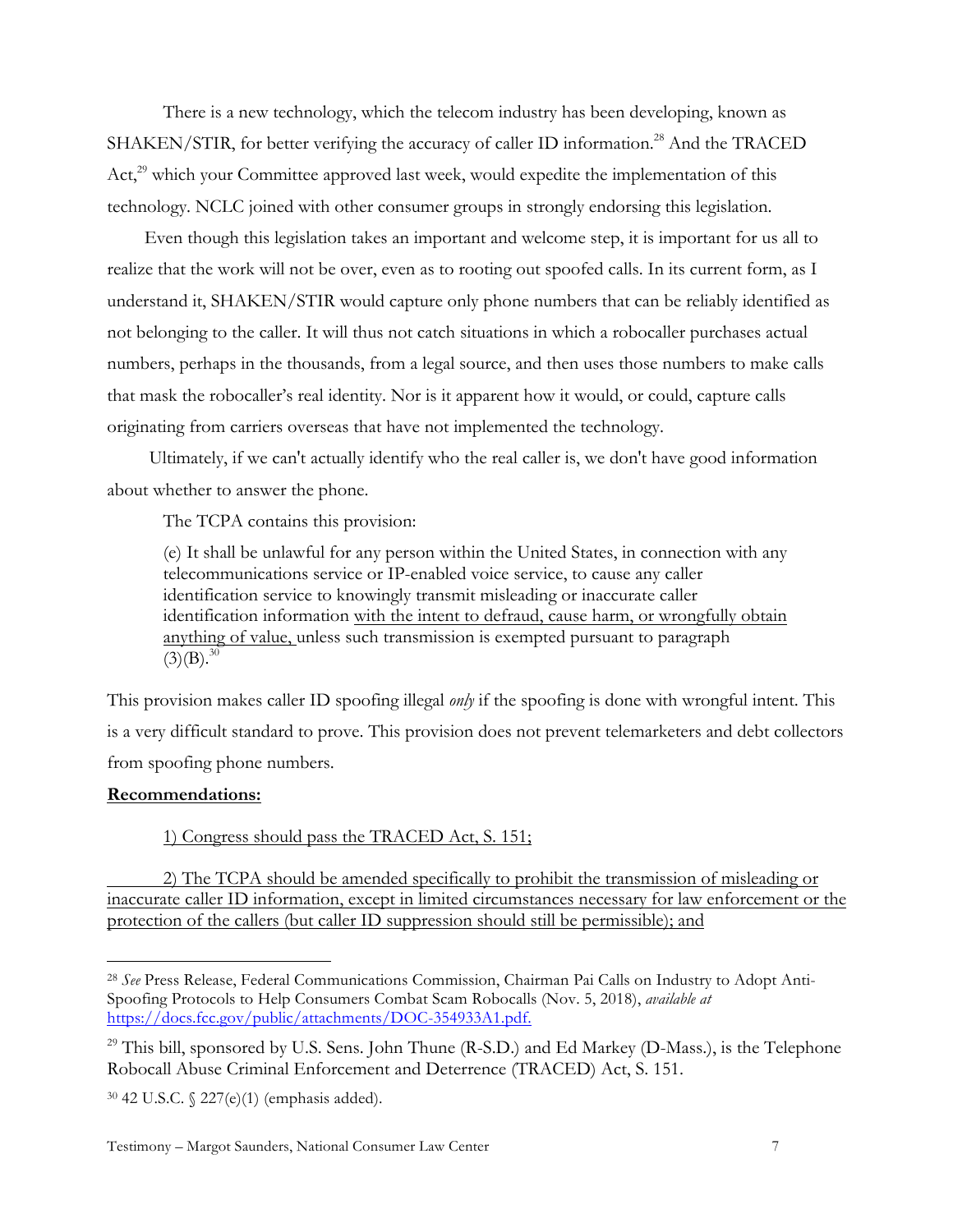3) Telephone service providers should be required to prevent the connection of calls (or texts) for which the caller-ID is not attached to a known customer, whose name and address matches the originating call provider's information for that number.

## **B. The TCPA Must Be Interpreted Broadly to Apply to the Calling Systems Used Today.**

The TCPA is a remedial statute that must be liberally interpreted to further its purpose of protecting consumers' privacy and stopping unwanted, intrusive calls.<sup>31</sup> Given this mandate, it would be a grave error to interpret the statute's definition of "automatic telephone dialing system"<sup>32</sup> (ATDS or "autodialer") narrowly, resulting in effective nullification of the prohibition against autodialed calls to cell phones without the called party's consent. Yet that is exactly what much of corporate America is applying heavy pressure on the FCC to do.

The TCPA defines an ATDS as equipment that "has the capacity—(A) to store or produce telephone numbers to be called, using a random or sequential number generator; and (B) to dial such numbers."<sup>33</sup> In our view, and the view of a number of courts,  $34$  this definition encompasses both systems that store numbers and dial them automatically, and systems that generate numbers and dial them automatically, and only the latter must use a random or sequential number generator. Other courts, however, take the position that a system must use "a random or sequential number generator" to qualify as a covered ATDS under the TCPA.<sup>35</sup>

The issue is of great importance, because robodialing and robotexting technology are what enables so many billions of calls to be made every year. Yet many of the calling systems in use today

 <sup>31</sup> *See, e.g., Parchman v. SLM Corp.,* 896 F.3d 728, 738-739 (6th Cir. 2018); *Daubert v. NRA Grp., L.L.C*., 861 F.3d 382, 390 (3d Cir. 2017); *Van Patten v. Vertical Fitness Grp.*, 847 F.3d 1037, 1047–48 (9th Cir. 2017).

<sup>&</sup>lt;sup>32</sup> Senators Markey, Menendez, Gillibrand, Warren, Wyden, and Cortez Masto urged the FCC to issue "a comprehensive definition of the term autodialer . . . ." (June 26, 2018) *available at* https://www.markey.senate.gov/imo/media/doc/autodialer%20letter.pdf.

<sup>33</sup> 47 U.S.C § 227(a)(1).

<sup>34</sup> Marks v. Crunch San Diego, L.L.C., 904 F.3d 1041 (9th Cir. 2018). *Accord* Evans v. Pa. Higher Educ. Assistance Agency, 2018 WL 6262637 (N.D. Ga. Oct. 11, 2018). *See also* Getz v. DirecTV, L.L.C., \_\_\_F. Supp. 3d \_\_\_, 2019 WL 850254 (S.D. Fla. Feb. 20, 2019); Adams v. Ocwen Loan Servicing, L.L.C., 2018 WL 6488062 (S.D. Fla. Oct. 29, 2018); Davis v. Diversified Consultants Inc., 36 F. Supp. 3d 217 (D. Mass. 2014); Echevvaria v. Diversified Consultants, Inc., 2014 WL 929275 (S.D.N.Y. Feb. 28, 2014), *adopted by* 2014 WL 12783200 (S.D.N.Y. Apr. 22, 2014).

<sup>35</sup> *See, e.g.,* Pinkus v. Sirius XM Radio, Inc., 319 F. Supp. 3d 927 (N.D. Ill. 2018). *Accord* Thompson-Harbach v. USAA Fed. Sav. Bank, 2019 WL 148711 (N.D. Iowa Jan. 9, 2019). *See also* Johnson v. Yahoo!, Inc., 346 F. Supp. 3d 1159 (N.D. Ill. Nov. 29, 2018); Gary v. Trueblue, Inc., 346 F. Supp. 3d 1040 (E.D. Mich. 2018).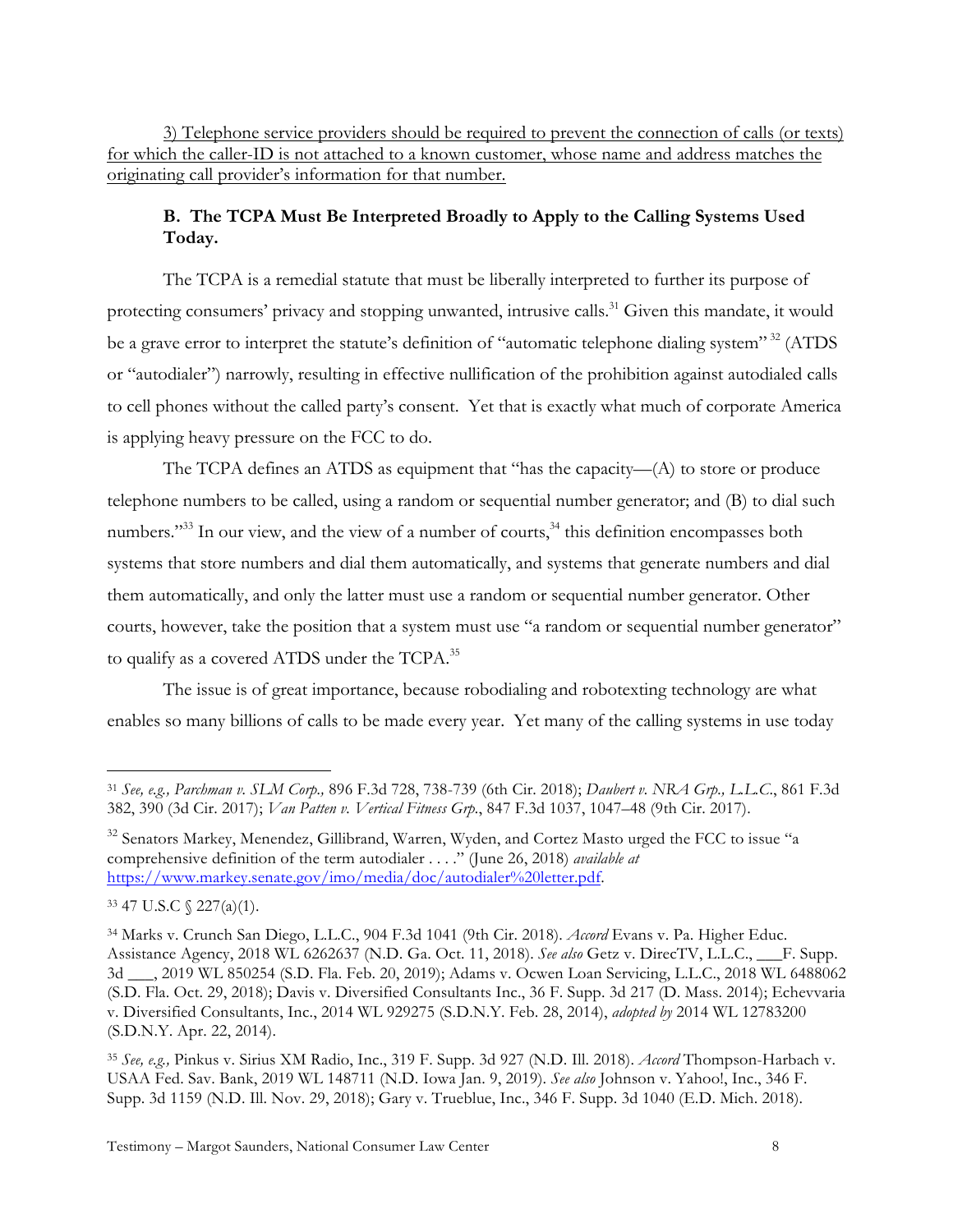do not call numbers randomly. Instead, they are "predictive dialers" that generate call lists from a database of numbers, and then robodial or robotext those numbers. For example, a telemarketer may purchase a list of consumers who have proven to be easy marks in the past; a debt collector will call numbers believed to belong to debtors; or a seller may buy a list of consumers who are believed to be interested in a certain type of product. If the definition of ATDS were interpreted so narrowly that it did not apply to dialing systems that automatically dial from lists—those systems that are in use today—there would be no way to stop this onslaught.

A Ninth Circuit decision, *Marks v. Crunch San Diego, L.L.C.*, <sup>36</sup> is the leading decision for an interpretation of ATDS that encompasses the dialers used today. After a meticulous analysis of the statutory language, the Ninth Circuit determined that an ATDS includes systems that simply store and automatically dial numbers.<sup>37</sup>

Robocallers have claimed that the *Marks* decision cannot be correct because its interpretation of the ATDS definition could sweep in all smartphones, triggering one of the concerns that led the D.C. Circuit, in *ACA International v. FCC,* to set aside the FCC's interpretation of the definition. However, this is not the case.<sup>38</sup> Smartphones—just like all computers—may have the *potential* capacity

<sup>38</sup> NCLC has filed numerous comments with the FCC on the proper interpretation of autodialer under the TCPA, as well as the more specific question raised by the various cases, and the issue of whether smart phones are covered if the *Marks* decision prevails. *See, e.g.* Comments of National Consumer Law Center on behalf of its low-income clients and forty-one other national and state public interest groups and legal services organizations, *In re* Rules and Regulations Implementing the Telephone Consumer Protection Act and Interpretations in Light of the ACA International Decision, CG Dockets 02-278 and 18-152 (June 13, 2018) *available at*

https://ecfsapi.fcc.gov/file/1018245262122/NCLC%20Comments%20on%20Marks%20Decision.pdf; *Ex Parte* on Smart Phones, (November 13, 2018) *available at* https://ecfsapi.fcc.gov/file/11142097310498/ex%20parte%20on%20smartphones%20-%2011-13-18.pdf.

 <sup>36</sup> 904 F.3d 1041 (9th Cir. 2018).

<sup>37</sup> *Id.* 904 F.3d at 1051. Among other rationales, the court pointed out that the TCPA does not prohibit all calls made with an ATDS: it allows ATDS calls to be made when a party has consented to receive them. If the definition included only systems that dial telephone numbers produced randomly or sequentially from thin air, rather than dial from a stored database of inputted numbers, the prohibition of autodialed calls to consumers who had not consented to receive them would be meaningless. Autodialed calls would always reach parties who had not consented, because the calls would go to numbers that had been generated from thin air. Callers would have consent for calls to autodialed numbers only as a matter of sheer coincidence, if ever. Only if the prohibition encompasses calls made to a stored list of numbers, for which the caller will know whether it has obtained consent, does the prohibition make sense. As the Ninth Circuit stated, "[t]o take advantage of this permitted use, an autodialer would have to dial from a list of phone numbers of persons who had consented to such calls, rather than merely dialing a block of random or sequential numbers." *Id.*

https://ecfsapi.fcc.gov/file/106131272217474/Comments%20on%20Interpretation%20of%20TCPA%20in% 20Light%20of%20ACA%20International.pdf; Comments of National Consumer Law Center on the *Marks* decision (October 17, 2018) *available at*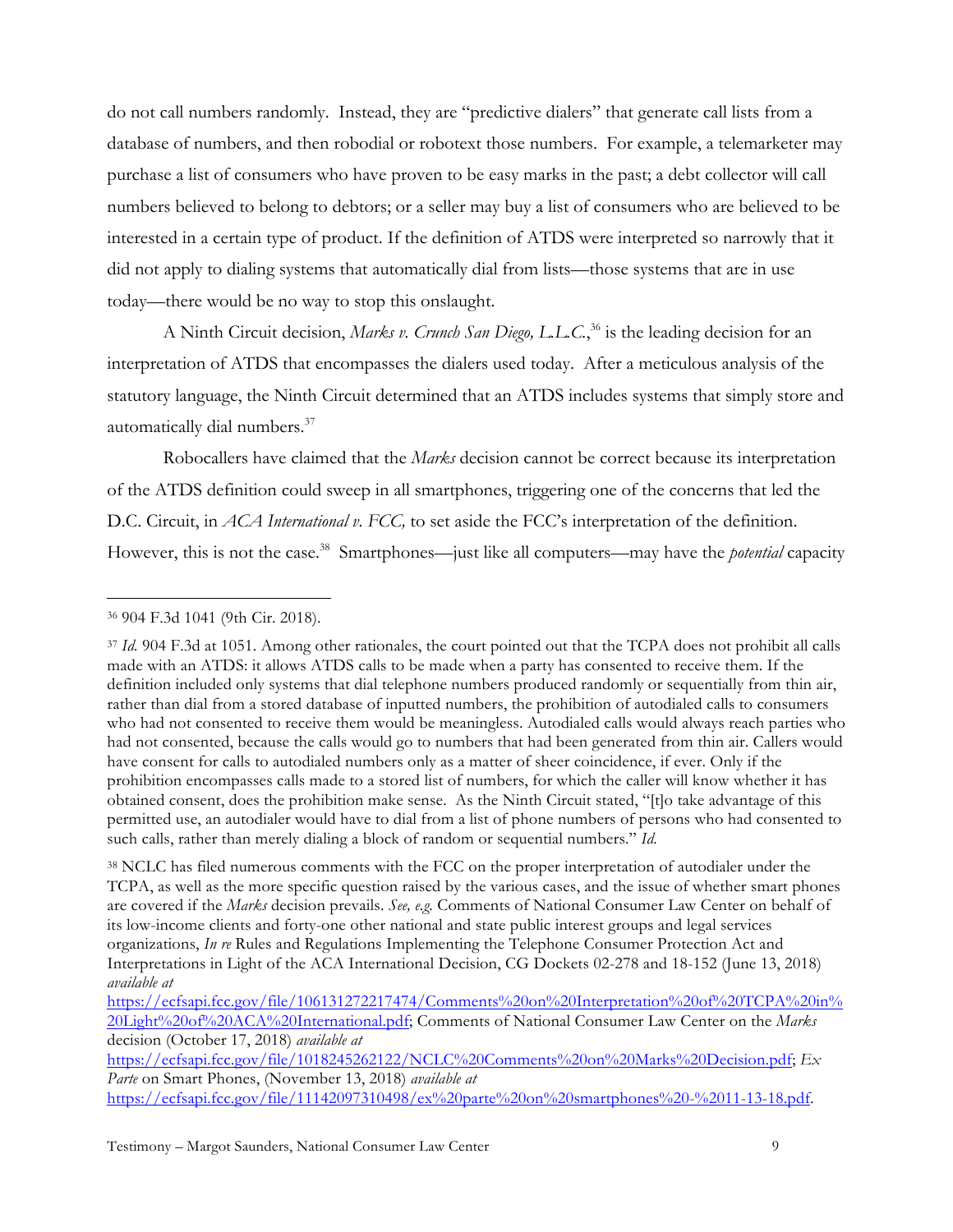to be part of a system that could be an ATDS. But Chairman Pai has taken the position that it is present capacity, not potential capacity, that must be shown, and smartphones are not manufactured with any inherent features that make them ATDSs. Unlike predictive dialers, they cannot make simultaneous calls to a batch of numbers automatically from a stored list, nor do they dial numbers while no human being is on the line, which creates the problem of "dead air" and abandoned calls inherent to predictive dialers.<sup>39</sup> Calls are made from a smartphone only when the caller who is going to speak to the called party scrolls through the list, chooses a number or name, and presses the call button (or when the human manually inputs the number to be called). That capability does not make the smartphone an ATDS. As Chairman Pai has noted, the Commission has already explicitly held that "speed dialing" does not fall within the definition of an ATDS.<sup>40</sup>

The Third Circuit's decision in *Dominguez v. Yahoo, Inc.*<sup>41</sup> is another example of an interpretation that could undermine the scope of the TCPA. In that case, Yahoo's completely automated text messaging system sent  $27,809$  unwanted text messages to a consumer.<sup>42</sup> The previous owner of the number had subscribed to an email-notification service offered by Yahoo, which sent a text message to the former owner's phone number every time an email was sent to the former owner's linked Yahoo email account. The consumer tried to halt the messages by replying "stop" and "help" to some texts. When he asked Yahoo's customer service for help, he was told that the company could not stop the messages, and that, as far as Yahoo was concerned, the number would always belong to the previous owner. The consumer then sought help from the FCC. In a three-way call with the consumer and Yahoo, the FCC tried to convince Yahoo to stop the messages, but was similarly

 <sup>39</sup> *See* Mais v. Gulf Coast Collection Bureau, Inc., 768 F.3d 110, 114 (11th Cir. 2014).

<sup>40</sup> *In re* Rules & Regulations Implementing the Tel. Consumer Prot. Act of 1991, 30 FCC Rcd. 7961, 8074 (F.C.C. July 2015) (Dissenting Statement of Commissioner Ajit Pai). *See also In Re* Rules and Regulations Implementing the Tel. Consumer Prot. Act of 1991, 7 FCC Rcd. 8752, 8776 (F.C.C. Oct. 16, 1992).

<sup>41</sup> 894 F.3d 116 (3d Cir. 2018). Two other cases of uncontrolled technology resulting in a deluge of unwanted robocalls or texts are Pagan v. Redwood Capital Group and Schuster v. Uber Technologies, Inc. In Gonzalez-Pagan v. Redwood Capital Group, a local developer called Mr. Gonzalez-Pagan approximately 5,000 times for years, often making more than 50 calls a day on back-to-back days; even though Mr. Gonzalez-Pagan owed nothing to the developer and had no idea how it put his cell number in its robodialing campaign. The calls continued even after Mr. Gonzalez-Pagan drove to the defendant's apartment complex and begged for the calls to stop. Over 500 calls were made even after the lawsuit was filed in federal court In Schuster v. Uber Technologies, Inc., Mr. Shuster sued Uber for sending 1,050 text messages without consent and despite repeated requests to cease.

<sup>42</sup> Dominguez v. Yahoo, Inc., 629 Fed. Appx. at 121 ("Ultimately, Dominguez cannot point to any evidence that creates a genuine dispute of fact as to whether the Email SMS Service had the present capacity to function as an autodialer by generating random or sequential telephone numbers and dialing those numbers." (emphasis added)).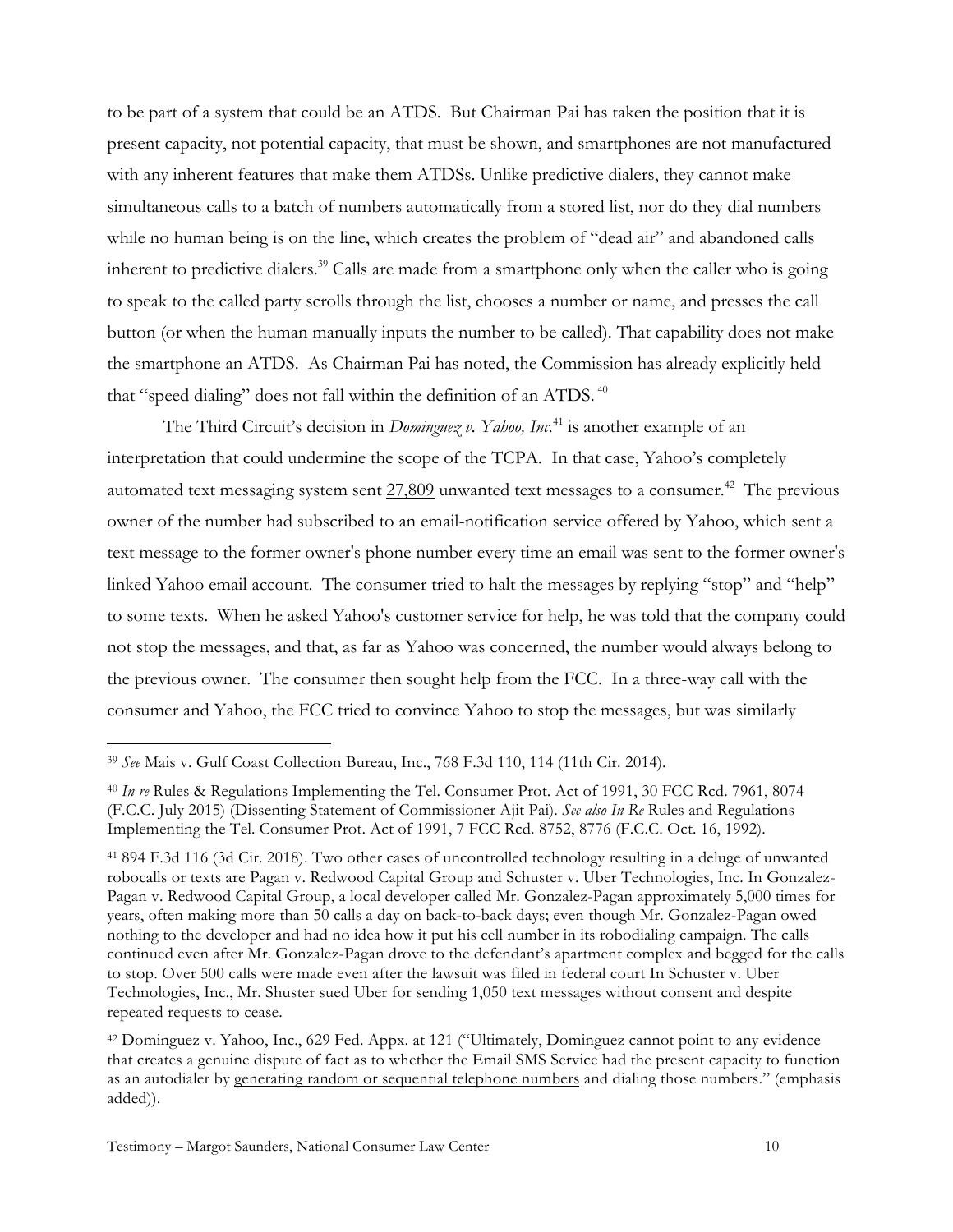unsuccessful. After receiving 27,809 text messages from a machine over seventeen months, the consumer brought suit under the TCPA. Only after the case was filed did the messages finally stop.<sup>43</sup> Alarmingly, the Third Circuit ruled that the system was not an ATDS because the consumer did not prove that it had the present capacity to generate random or sequential numbers. This ruling, if accepted by other courts or the FCC, would leave every cell phone in America vulnerable to the same deluge of unstoppable text messages.

Perhaps the most brazen attempt to evade the TCPA's protections against autodialed calls to cell phones is clicker agent calling systems. These systems are entirely automated, but insert a human "clicker agent" into the process. These human clicking agents do not participate in the calls, and simply have the job of repeatedly clicking a single computer button, which sends telephone numbers on an already-created list to an automated dialer in an another locale. The seller then claims that the insertion of this human as an automaton means that the calls are not governed by the TCPA, so they can be made without consent and the called party has no way to stop them.

If this position were accepted, the result for our ability to control unwanted calls to our cell phones would be profound. For example, a single seller, Hilton Grand Vacations Co., used a clicker agent system to make *56 million calls* to cell phones to sell vacation packages, and then claimed that the TCPA did not require consent.<sup>44</sup> And that is just one company. Allowing clicker agent calls to evade the TCPA would amount to an invitation to every telemarketer—both those pushing overt scams and those making less shady but equally intrusive calls—to make millions of calls without consent. Clicker agent systems not only result in mass unwanted automated calls to cell phones, but also produce the same problems of dropped calls and delays after answering the phone that calls made by all autodialers produce.45

Consumer groups have asked the FCC to rule on these evasion efforts and clarify that systems which use human clicker agents to process phone numbers that are then automatically dialed are covered by the TCPA. However, the FCC has not yet issued a response.

 <sup>43</sup> Dominguez v. Yahoo, Inc., 629 Fed. Appx. at 370–71.

<sup>44</sup> Glasser v. Hilton Grand Vacations Co., L.L.C., 341 F. Supp. 3d 1305 (M.D. Fla. 2018), *appeal to 11th Circuit pending.*

<sup>45</sup> According to the record in the case, Hilton's documents included an illustration of the two systems side by side. Doc. 104-7, at 2. The two systems appear to be identical *except for* the addition of the superfluous clicker agent for the TCPA-covered calls.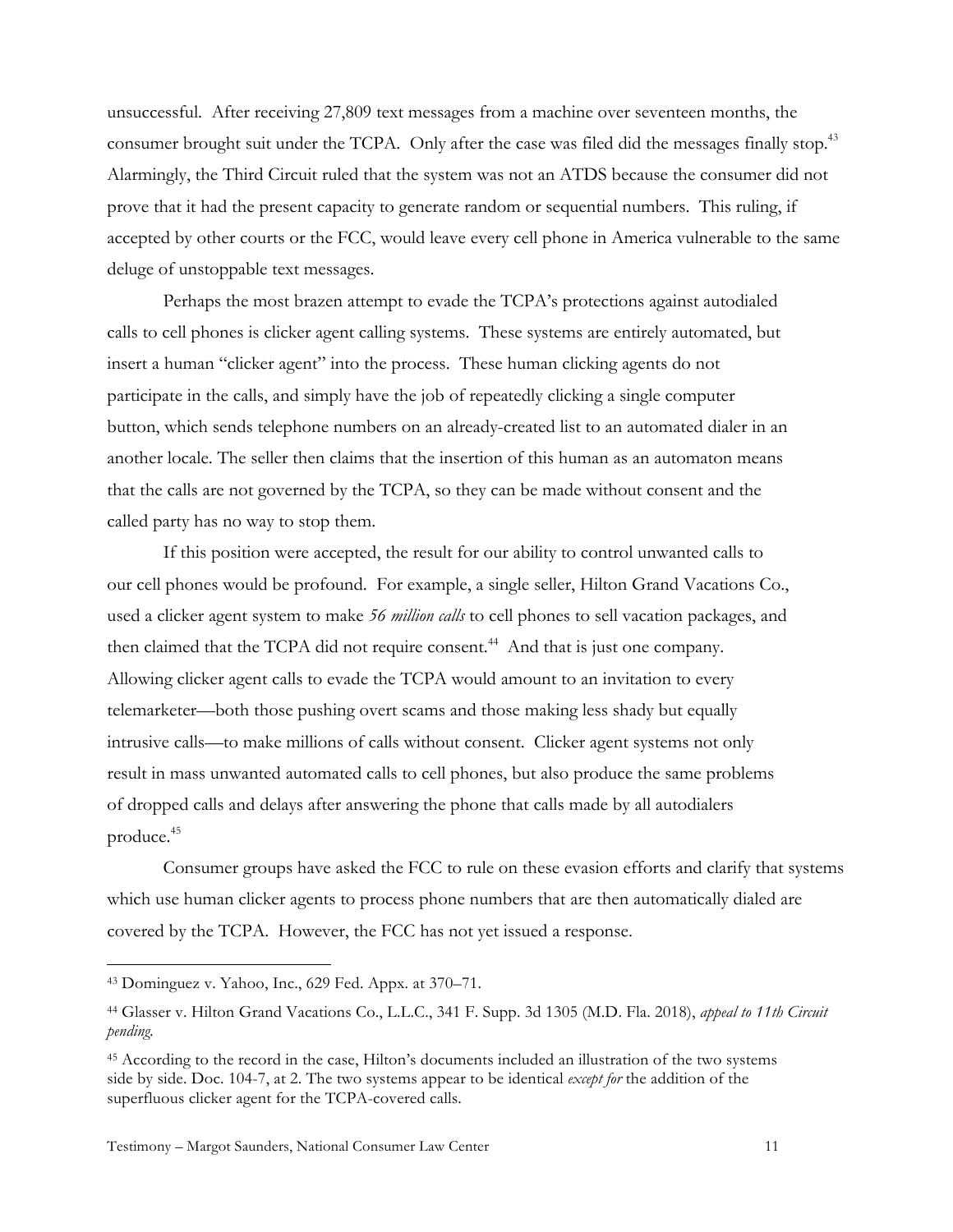#### **Recommendation:**

Congress should make clear to the FCC that the TCPA's definition of ATDS is intended to encompass the automated dialing systems in use today, and to reject the evasions that callers are attempting to devise.

### **C. The Rules Must Give Us Control Over Calls.**

The TCPA was written explicitly to protect Americans from the "scourge of robocalls" by giving consumers control over whether they receive robocalls. Congress did so by giving consumers the right to chose whether to consent—and implicitly to withhold or revoke that consent—to automated calls.

The calling industry has asked the FCC to issue a ruling that consent provided as part of a contract cannot be unilaterally revoked by the consumer.<sup>46</sup> Such a ruling would effectively eradicate the TCPA's requirement for express consent for automated calls.

The D.C. Circuit's decision in *ACA International* confirms the FCC's conclusion in its 2015 Order<sup>47</sup> that consumers have the right to revoke consent.<sup>48</sup> However, the *ACA International* court did not take a position on whether the FCC had authority to determine that revocation of contractually provided consent might be limited by contract, because the issue was not before the court.<sup>49</sup>

Most of the automated calls about which consumers complain are either telemarketing calls or debt collection calls.<sup>50</sup> For calls made by debt collectors, the FCC has explicitly allowed consent to be presumed whenever consent was provided in the original credit contract with the creditor or the seller. Those contracts are adhesion contracts, in which consumers have no bargaining power and no ability to change the terms. So it is already a stretch for the FCC to have said that consent for debt collection calls—which is required by statute to be *express*—can be *implied* when a consumer gives her telephone number to open a charge account in a store. Providing a telephone number when applying for credit hardly constitutes express consent to be contacted months or years later by a debt

 <sup>46</sup> *See, e.g.*, Comments of U.S. Chamber Institute for Legal Reform, *In re* Rules and Regulations Implementing the Telephone Consumer Protection Act of 1991, CG Docket Nos. 02-278 and 18-152, at 21, 27 (filed June 13, 2018), available at https://ecfsapi.fcc.gov/file/1061348977655/ILR-US%20Chamber%20TCPA%20Public%20Notice%20Comments.pdf.

<sup>47</sup> *See* 2015 Order at 7993.

<sup>48</sup> ACA International v. F.C.C., 885 F.3d 687, 709 (D.C. Cir. 2018).

<sup>49</sup> *Id.* at 710 (D.C. Cir. 2018) (emphasis added; citation omitted).

<sup>50</sup> See section II, *supra,* for more discussion about unwanted and unstoppable debt collection calls.

Testimony – Margot Saunders, National Consumer Law Center 12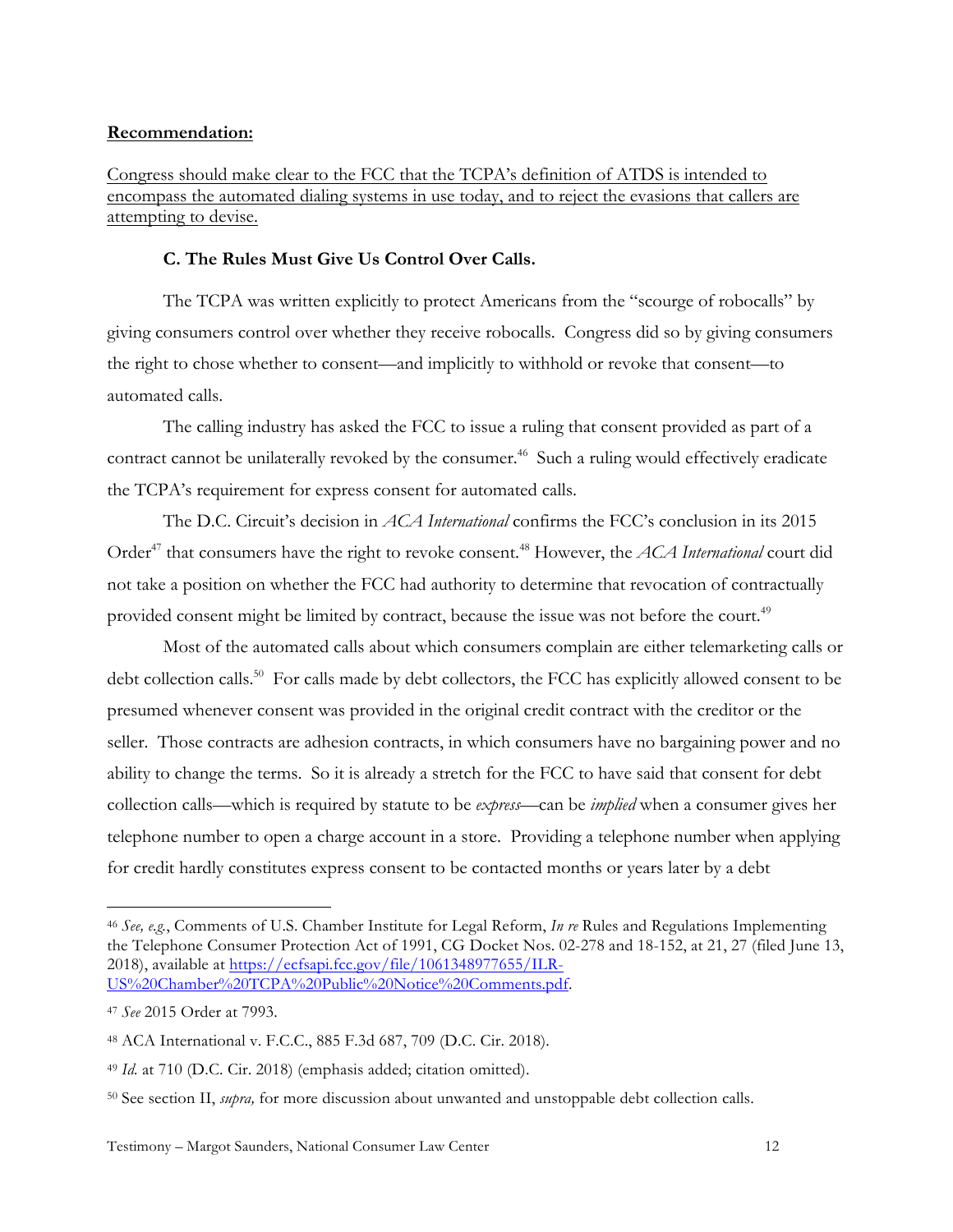collector.<sup>51</sup> Courts have stretched the notion of express consent even farther by holding that consent can be transferred from the original creditor to a debt buyer, and then from the debt buyer to a collector it hires. $52$ 

It would be a true overextension for the FCC to take the next step down the road to unlimited automated calls and hold that, once a consumer has provided her phone number in a contract, she could never stop a debt collector's automated calls by withdrawing that consent. One Second Circuit decision, *Reyes v. Lincoln Automotive Financial Services*, <sup>53</sup> erroneously holds that the consumer's consent is irrevocable when it is part of a binding contract. However, that decision fails to give appropriate weight to the FCC's 2015 Order ruling that, "[w]here the consumer gives prior express consent, the consumer may also revoke that consent." <sup>54</sup> The *Reyes* decision also mistakenly holds that no other circuit had addressed the question, when in fact several other circuit court decisions had upheld the consumer's right to revoke consent that had been given in a contractual context.<sup>55</sup>

If revocation is not permitted, robocalls will be even more abusive and unstoppable. Debt collection callers comprise *nineteen of the top twenty robocallers* in the United States.<sup>56</sup> As detailed above, debt collection calls are among those calls that are routinely complained about and the subject of litigation. Often, debt collectors and creditors collecting their own debts are now routinely refusing to stop calling, despite pleas from consumers, and are instead arguing that the Second Circuit's *Reyes*  decision applies to them and that consent cannot be revoked. We can only imagine the nightmarish

 <sup>51</sup> "[P]ersons who knowingly release their phone numbers have in effect given their invitation or permission to be called at the number which they have given, absent instructions to the contrary." *In re* Rules and Regulations Implementing the Telephone Consumer Protection Act of 1991, CG Docket No. 92-90, Report and Order, 7 F.C.C. Rcd. 8752, 8769 ¶ 31 (Oct. 16, 1992).

<sup>52</sup> *See* Selby v. LVNV Funding, L.L.C., 2016 WL 6677928, at \*8 (S.D. Cal. June 22, 2016).

<sup>53</sup> 861 F.3d 51, 58.

<sup>54</sup> 2015 Order at 7996. *See* Ginwright v. Exeter Fin. Corp., 280 F. Supp. 3d 674, 683 (D. Md. 2017) (declining to follow *Reyes*; noting its inconsistency with FCC's ruling).

<sup>55</sup> *See* Gager v. Dell Fin. Services, L.L.C., 727 F.3d 265 (3d Cir. 2013) (consent provided in application for credit). *See also* Schweitzer v. Commenity Bank, 866 F.3d 1273 (11th Cir. 2017) (consent provided in credit card application can be revoked, and consumer can revoke consent in part); Van Patten v. Vertical Fitness Grp., 847 F.3d 1037, 1047–49 (9th Cir. 2017) (consent provided in gym membership application); Osorio v. State Farm Bank, 746 F.3d 1242 (11th Cir. 2014) (consent provided in application for credit card, although the court allows that the *method* of revoking consent may be limited by the contract).

<sup>56</sup> *See* YouMail Robocall Index, available at https://robocallindex.com/ (last accessed April 9, 2019). To verify the sources of the calls, we listened to provided-voicemail recordings and called the numbers listed to see who answered.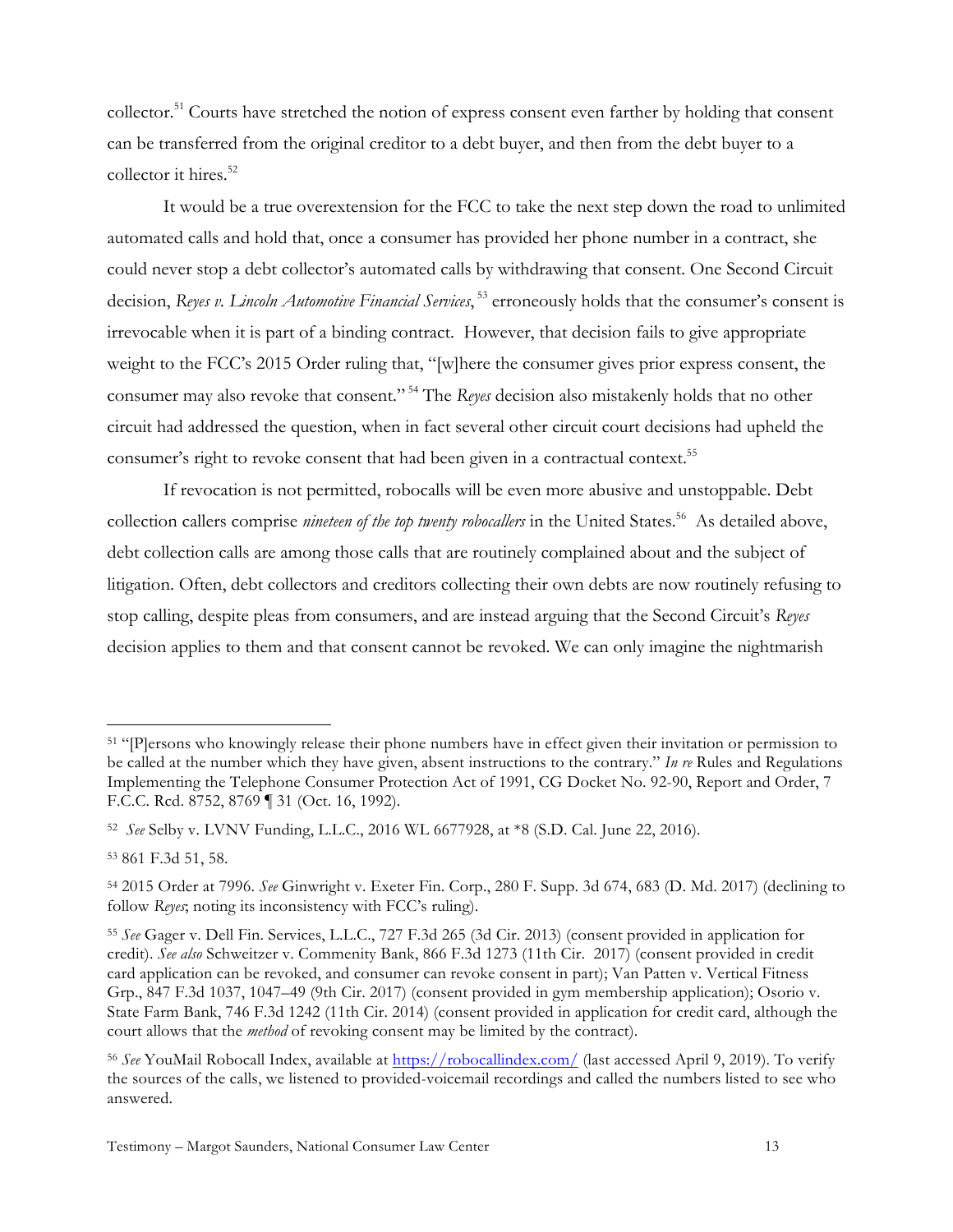scenario that will impact tens of millions of people across the U.S. if the FCC rules that consent granted by contract cannot be revoked.

#### **Recommendation:**

1) Congress should a) re-emphasize to the FCC what the TCPA already says, that it is intended to ensure that consumers who have consented to received robocalls as part of a contract can revoke their consent in any reasonable manner regardless of the context in which consent was provided.

2) If the FCC fails to issue the correct interpretation of the TCPA, Congress should pass H.R. 946 (the Stopping Bad Robocalls Act), sponsored by Congressman Pallone and others in the House, which mandates the appropriate interpretations of these critical issues.

## **D. Sellers Must Not Be Allowed to Hide Behind the Third Parties They Hire.**

Callers—particularly the "legitimate businesses" that can actually be traced and called to account for their violations—go to great lengths to devise ways to bombard us with calls without our consent yet evade liability. One strategy is to use "data brokers" to place the calls. On these calls from data brokers, once a consumer indicates an interest in the product being sold ("Press 2 now if you want to hear more about available health insurance in your area."), the broker passes along the consumer's information to the company selling the product.

Another strategy is to hire others to make the calls and then claim that the callers were independent contractors for whom the seller is not responsible. The seller may put a clause in its contract with the independent contractor that purports to require it to comply with the TCPA, and then claim that it can't possibly be held liable since the independent contractor promised to obey the law.

This ploy was outlined—and strongly disapproved of—in the case of *Krakauer v. DishNetwork, L.L.C*. <sup>57</sup> After one prosecution by the federal and state governments had found that Dish was responsible for hundreds of millions of calls,<sup>58</sup> the court adjudicating a civil enforcement action found that the independent contractors were agents of DishNetwork, and that DishNetwork was vicariously liable for the calls made by the independent contractors to sell Dish products.<sup>59</sup> Yet it is still commonly raised by sellers in case after case as a means of avoiding liability for the illegal calls made on their behalf.

 <sup>57</sup> 311 F.R.D. 384 (N.D.N.C. 2015)

<sup>58</sup> United States v. Dish Network, LLC, 75 F. Supp. 3d 942 (C.D. Ill. 2014).

<sup>59</sup> *See* Krakauer v. Dish Network L.L.C., 2017 WL 2242952, at \*3 (M.D.N.C. May 22, 2017 ("The OE Retailers collectively generated hundreds of millions of dollars a year in revenue for Dish.").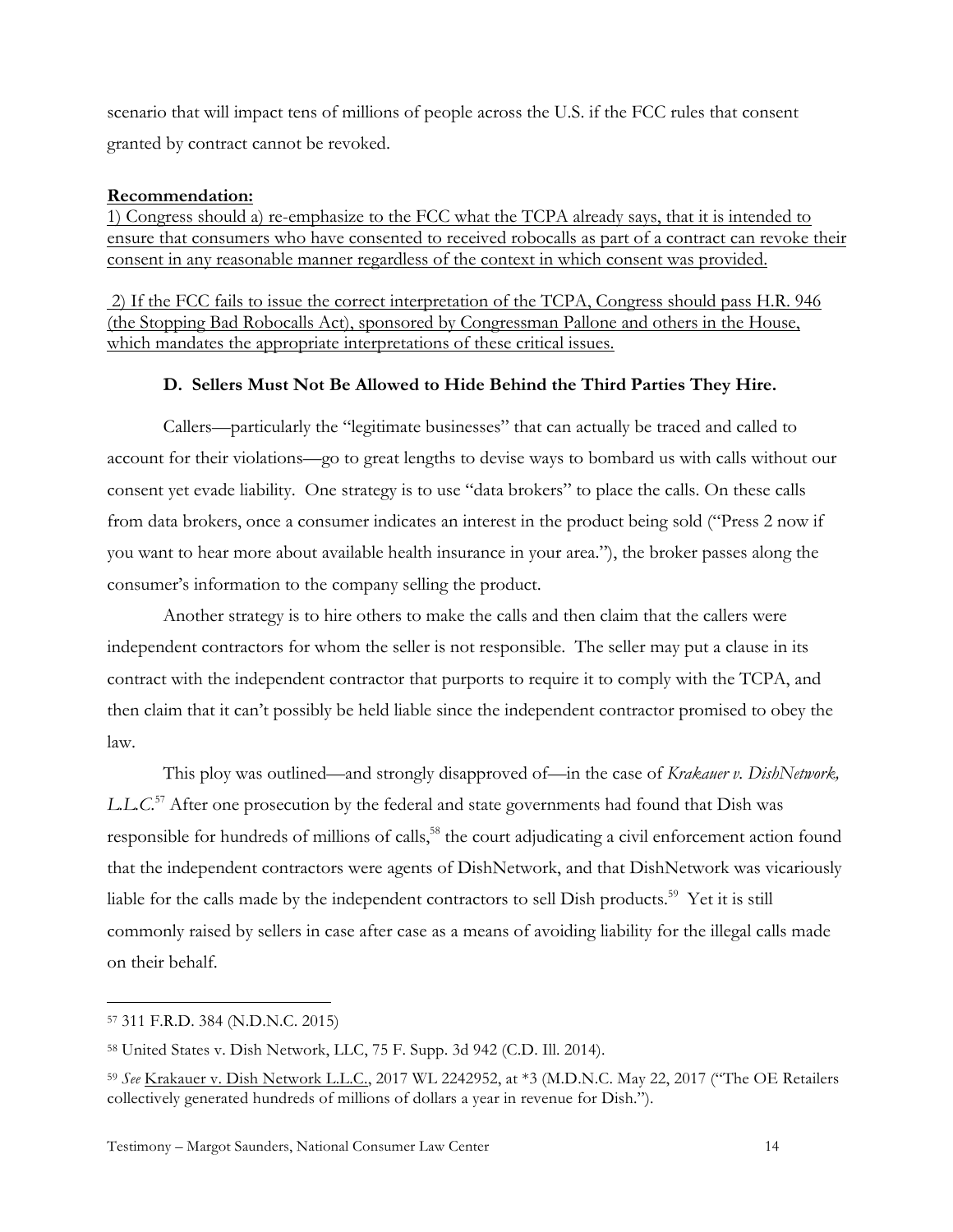**Recommendation:** Congress should urge the FCC to strengthen its rulings about the liability of sellers who benefit from robocalls made by others (such as data brokers and independent brokers), making it even clearer that these sellers are responsible for the TCPA compliance of those callers.

# **E. The Rules Must Continue To Be Enforceable, with Strong Remedies that Provide a Deterrent for Serial Violators.**

Rules to stop robocalls need to be privately enforceable for two reasons. First, individual consumers harmed by the invasion of privacy caused by the multitude of calls they receive need to be able to obtain redress for that harm. And, second, private enforcement is essential as a way of deterring violations. Unfortunately, FCC enforcement does not accomplish this goal. According to a recent article in the Wall Street Journal, the FCC has collected only \$6,790 in fines against violators of the TCPA.<sup>60</sup>

The TCPA provides this redress by authorizing "an action to recover for actual monetary loss from such a violation, or to receive \$500 in damages for each such violation, which is greater ...."<sup>61</sup> Moreover, when the court finds "that the defendant willfully or knowingly violated this subsection ..., the court may increase the amount of the award to an amount equal to not more than 3 times" the  $$500<sup>62</sup>$  However, there is no authorization in the law for the recovery of attorney's fees or of the costs of the action to be awarded, as is provided in other federal consumer protection statutes.<sup>63</sup>

Individual actions are essential for providing redress to individual consumers, but because of confidentiality clauses they provide little deterrent effect on the callers. These callers simply pay up and repeat the pattern with other victims. Obviously, routinely violating the law and paying individual consumers damages is more financially beneficial than complying with the law—else these callers would not keep repeating the pattern, as they are now doing.

A classic example is callers who keep making illegal calls to new consumers even after being sued in case after case. Tampa attorney Billy Howard,<sup>64</sup> who represents consumers throughout Florida, has litigated hundreds of cases on behalf of consumers against creditors who are robocalling

 <sup>60</sup> Sarah Krouse, *The FCC Has Fined Robocallers \$208 Million. It's Collected \$6,790,* The Wall Street Journal,Mar. 28, 2019, *available at* https://www.wsj.com/articles/the-fcc-has-fined-robocallers-208-million-its-collected-6-790- 11553770803. The article cites as a source for the analysis "records obtained by The Wall Street Journal through a Freedom of Information Act request."

<sup>61</sup> 47 U.S.C. § 227(b)(3).

<sup>62</sup> Id.

<sup>63</sup> *See, e.g.* Truth in Lending Act, 15 U.S.C. § 1640(a)(3); Fair Debt Collection Practices Act, 15 U.S.C. § 1692k(a)(3); Equal Credit Opportunity Act 15 U.S.C. § 1691e(d).

<sup>64</sup> https://www.theconsumerprotectionfirm.com/billy-howard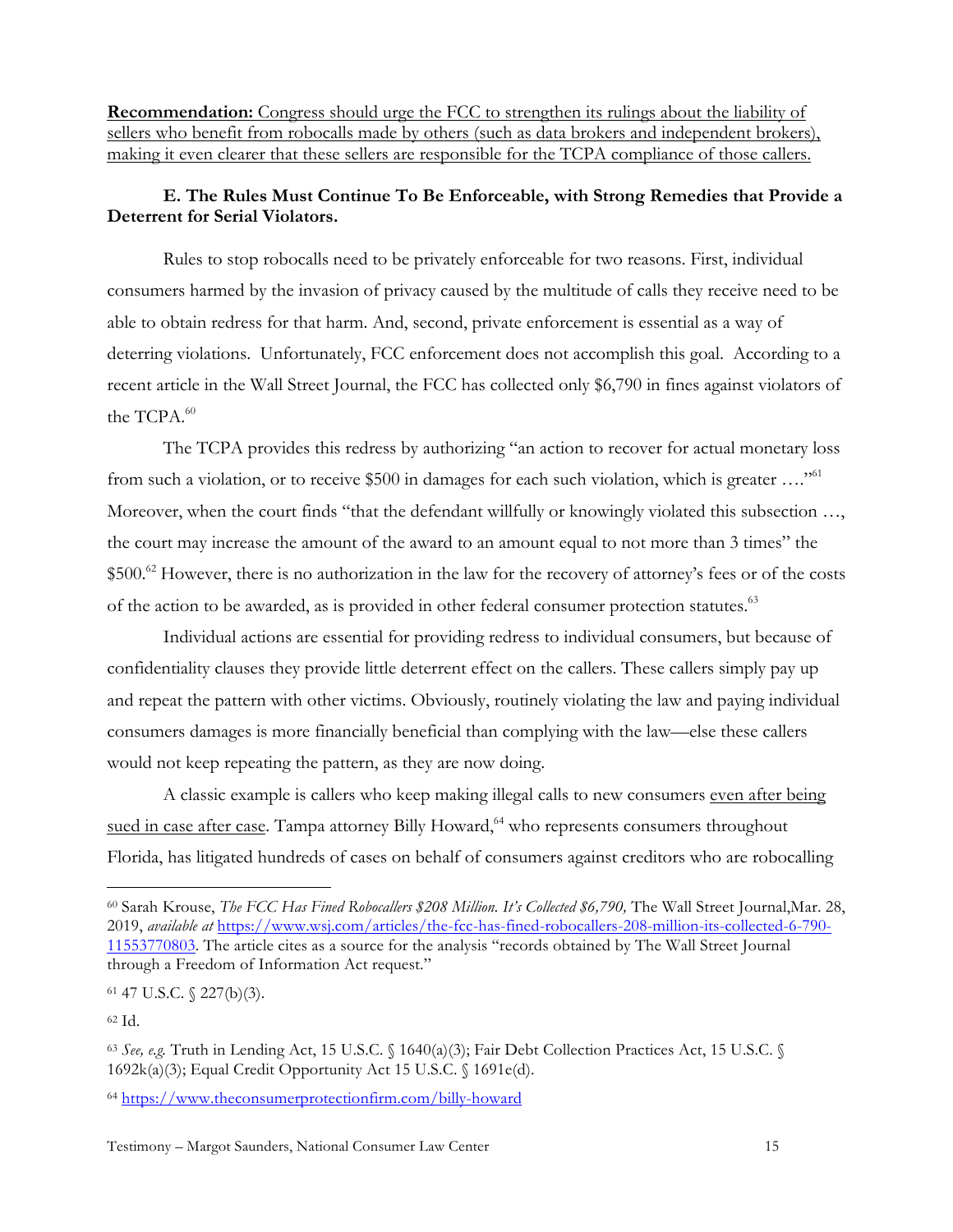them with similar facts: hundreds of unconsented-to robocalls to collect debts. He has litigated repeat TCPA claims involving dozens or hundreds of unconsented-to robocalls to consumers with the same callers:

- 10 cases against Synchrony Bank in the past two years.
- 18 cases against Navient Solutions in the past three years.
- 24 cases against Credit One Financial/Credit One Bank in the past three years.
- 8 cases against Commenity LLC in the past three years.

This pattern of repeated calls leading to repeated cases shows that existing remedies are not enough to deter callers from continuing to make illegal calls.

Typically, consumers bring individual TCPA suits only after hundreds, or even thousands, of illegal calls interfere with work, interrupt family time, or infringe upon the consumer's solitude. Repeat violators of this forty-year-old law cry foul when forced to answer for their transgressions. Lost in the rhetoric is the fact that many of the same corporations are violating the same law while ignoring the same pleas for the calls to stop. It seems that corporations have made the business decision that ignoring the TCPA is more profitable than compliance. Even more troubling, the consumers who experienced these violations of federal law are then sworn to secrecy through confidentiality clauses and subject to liquidated damages of potentially thousands of dollars if they share their story.

Wrong number calls are a particularly maddening example of why a stronger deterrent is necessary. Many debt collection calls are made to people who never owed money to the callers, yet the callers have their number and just keep calling, ignoring pleas to stop. Litigation around reassigned number calls is caused by repeated and unstoppable calls to the wrong number, not just one or two mistaken calls. Consumers beg callers to stop the calls, and it is only when they don't that consumers seek legal advice to stop the calls and obtain legal redress. Some recent examples—from many similar cases—include:

- 1. *Lebo v. Navient.65* Zachary Lebo received 100 calls over two months from Navient for a "Justine Sulia," sometimes as many as five calls a day. He had never given permission for Navient to call him and revoked permission over the phone, yet the calls continued.
- 2. *Waite v. Diversified Consultants.*<sup>66</sup> Patricia Waite and her daughter Heather received about 166 calls from Diversified Consultants for "Marcy Rodriguez," whom neither of them knew. Diversified continued calling multiple times a day despite being told that it had a wrong number.

 <sup>65</sup> Case No. 2:17-cv-00154 (D. Wyo. filed Sept. 15, 2017).

<sup>66</sup> Case No. 5:13-cv-00491 (M.D. Fla. filed Oct. 7, 2013).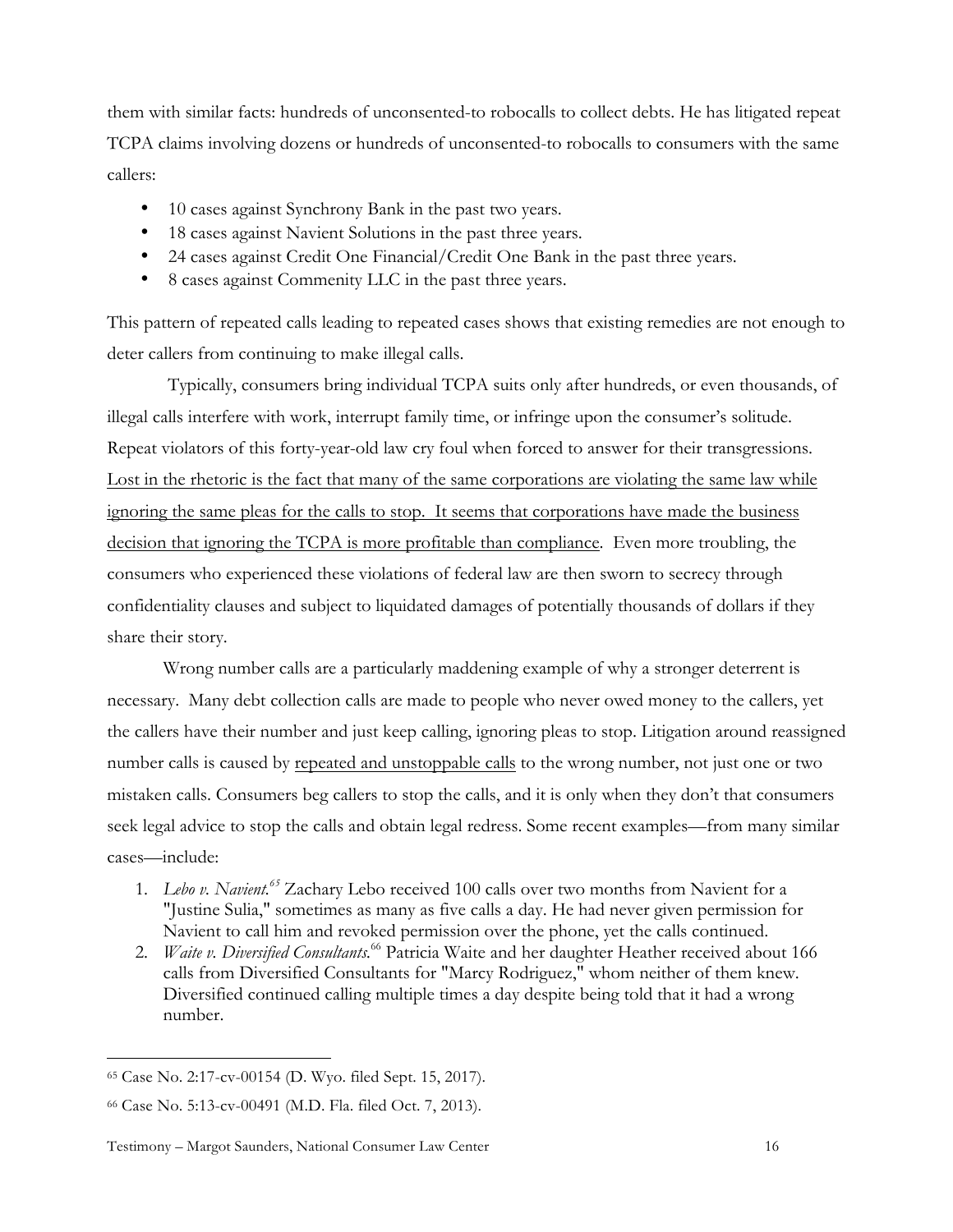- 3. Goins v. Palmer Recovery Attorneys.<sup>67</sup> Amber Goins received frequent calls from Palmer Recovery Attorneys seeking to collect from "Kenya Johnson." Ms. Goins told Palmer several times that she was not Kenya Johnson, and Palmer repeatedly said that it would remove her number from its calling list; however, the calls continued.
- 4. *Davis v. Diversified Consultants, Inc.*<sup>68</sup> Jamie Davis received up to three calls a day from Diversified Consultants seeking to collect on a debt owed by "Rosemary." The calls continued even after Mr. Davis told Diversified that he did not know Rosemary, and the callers said they would remove his phone number.
- 5. *Moseby v. Navient Solutions, Inc.*<sup>69</sup> Terrance Moseby received dozens of calls from Navient for a "Joshua Morris" or "Andrea." Mr. Moseby has never had any relationship with Navient or either of these people. He told Navient that it had the wrong number but the calls continued

To protect consumers, it is imperative that the pressure be maintained on callers to ensure that they are calling the correct number: the number that belongs to the consumer from whom they have consent to call. Mistakes do happen. But these lawsuits are not about a single mistake. These lawsuits are about callers who persist in calling numbers after they have been told repeatedly that the number does not belong to the person who provided consent. These cases are brought against callers who clearly did not have enough of a financial incentive to make sure that they stopped calling—and harassing—consumers with whom they had no relationship, who had not provided consent, and who begged the callers to stop the calls.

The calling industry complains incessantly about the "nuisance class actions" brought by plaintiffs' attorneys, and uses the stories as a basis for requesting a variety of changes in interpretations of TCPA terms. However, class actions drive compliance with the law and the FCC's rules.

Because class actions cost the calling industry money when they have failed to follow the simple requirements for obtaining consent before they make robocalls, callers are more likely to change their behavior to avoid being held liable in a class action case. As the federal district court judge noted in a telemarketing case against Dish

Network involving tens of millions of calls:

[T]he legislative intent behind the TCPA supports the view that class action is the superior method of litigation. "If the goal of the TCPA is to remove a 'scourge' from our society, it is unlikely that 'individual suits would deter large commercial entities as effectively as aggregated class actions and that individuals would be as motivated ... to

 <sup>67</sup> Case No. 6:17-cv-00654 (M.D. Fla. filed Apr. 11, 2017).

<sup>68</sup> Case No. 1:13-cv-10875 (D. Mass. filed Apr. 12, 2013).

<sup>69</sup> E.D. Ark. 4:16-cv-00654.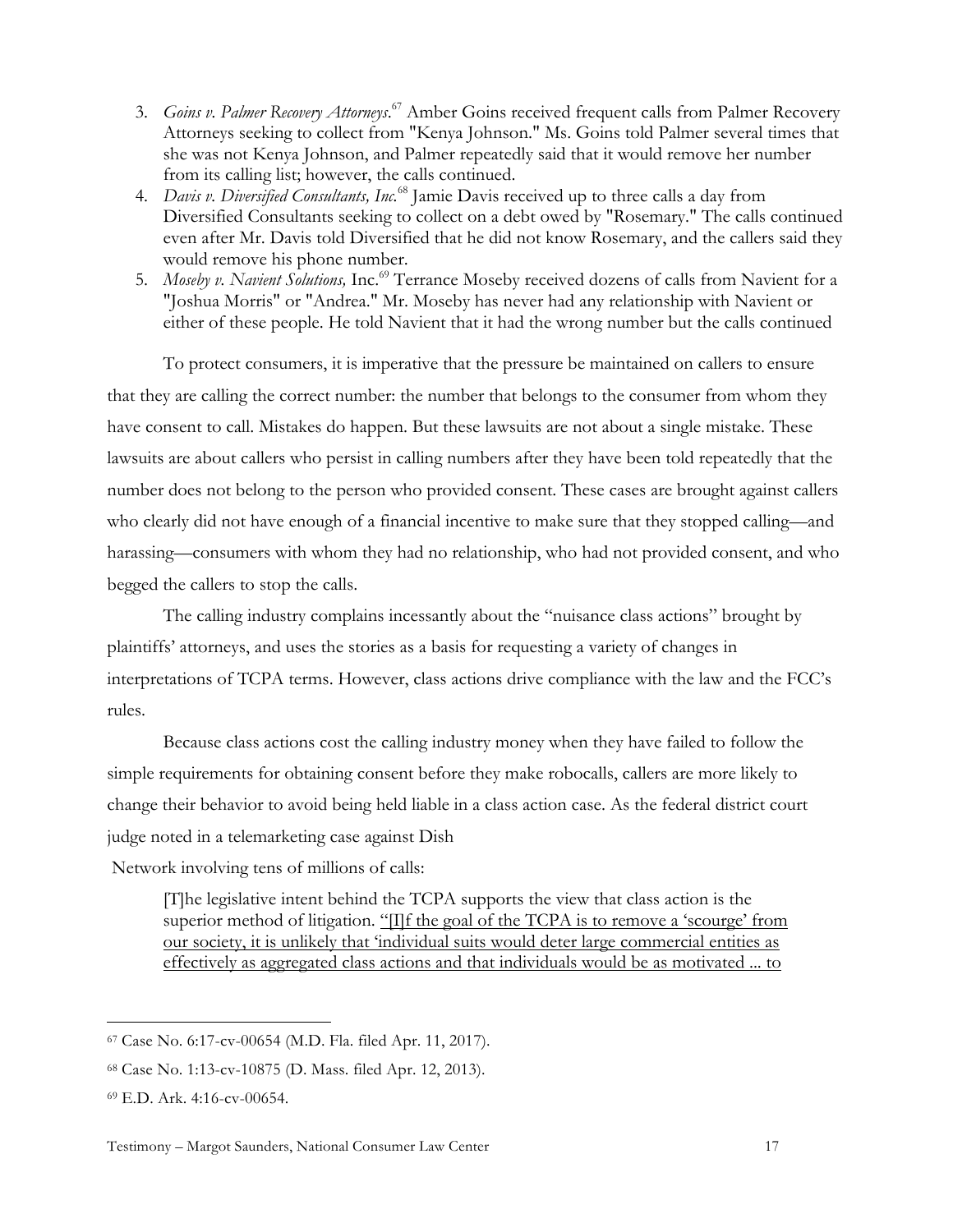### sue in the absence of the class action vehicle."<sup>70</sup>

Indeed, in another opinion related to this case, the court recited the failure of the defendant to comply with its promise to government enforcers, explaining its rationale for awarding treble damages for the defendant's willful violations of the TCPA:

The Court concludes that treble damages are appropriate here because of the need to deter Dish from future violations and the need to give appropriate weight to the scope of the violations. The evidence shows that Dish's TCPA compliance policy was decidedly two-faced. Its contract allowed it to monitor TCPA compliance, and it told forty-six state attorneys general that it would monitor and enforce marketer compliance, but in reality it never did anything more than attempt to find out what marketer had made a complained-about call. It never investigated whether a marketer actually violated the TCPA and it never followed up to see if marketers complied with general directions concerning TCPA compliance and or with specific do-not-call instructions about individual persons. Dish characterized people who pursued TCPA lawsuits not as canaries in the coal mine, but as "harvester" plaintiffs who were illegitimately seeking money from the company. The Compliance Agreement did not cause Dish to take the TCPA seriously, so significant damages are appropriate to emphasize the seriousness of such statutory violations and to deter Dish in the future. . . .

This case does not involve an inadvertent or occasional violation. It involves a sustained and ingrained practice of violating the law.

Dish did not take seriously the promises it made to forty-six state attorneys general, repeatedly overlooked TCPA violations by SSN, and allowed SSN to make many thousands of calls on its behalf that violated the TCPA. Trebled damages are therefore appropriate. $71$ 

Most of the litigation under the TCPA relates to calls to cell phones because violations

trigger damages after the first call. However, these cases are costly and complex to litigate, requiring experts to opine on technical issues such as whether the caller used an ATDS, or to assist in determining the number of covered calls, as well as issues of consent. Calls to landlines are much less protected and many have said that the unrestricted number of robocalls to landlines is one of the reasons for the decrease in the use of residential landlines. Private litigation should be encouraged and facilitated by the laws governing robocalls.

**Recommendation:** Make it easier for victims of unwanted robocalls to bring actions against callers who violate the TCPA, by allowing courts to award plaintiffs attorney's fees and costs of bringing the

 <sup>70</sup> Krakauer v. Dish Network L.L.C., 311 F.R.D. 384, 400 (M.D.N.C. 2015) (emphasis added).

<sup>71</sup> Krakauer v. Dish Network L.L.C., No. 1:14-CV-333, 2017 WL 2242952, at \*12–13 (M.D.N.C. May 22, 2017) (internal citations omitted.).